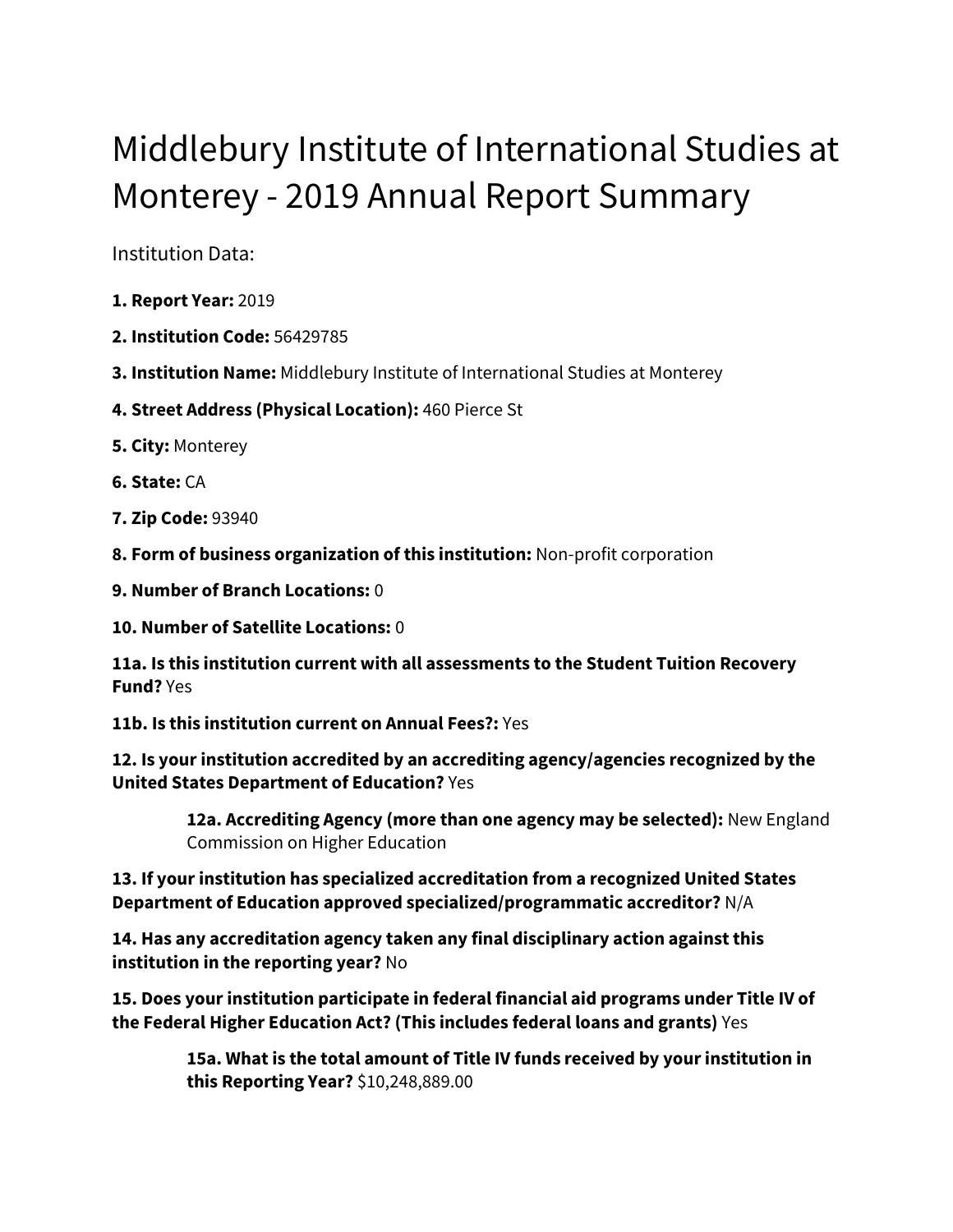**16. Does your institution participate in veterans' financial aid education programs?** Yes

**16a. What is the total amount of veterans' financial aid funds received by your institution in this Reporting Year?** \$876,626.00

**17. Does your institution participate in the Cal Grant program?** No

**18. Is your institution on California`s Eligible Training Provider List (ETPL)?** No

**19. Is your institution receiving funds from the Work Innovation and Opportunity Act (WIOA) Program?** No

**20. Does your Institution participate in, or offer, any other state or federal government financial aid programs? (i.e., vocational rehab…)** Yes

> **20a. You indicated "Yes" for #20, please provide the name of the financial aid program below:** Vocational Rehab

**21. Provide the percentage of institutional income during this Reporting Year that was derived from public funding:** 40

**22. Does your Institution participate in, or offer any non-government financial aid programs? (i.e., private grants/loans, institutional grants/loans):** Yes

> **22a. You indicated "Yes" for #22, please provide the name of the financial aid programs below.:** Private loans, private grants/scholarships, institutional loans, and institutional grants/scholarships

**23. The percentage of institutional income in the reporting year that was derived from any non-government financial aid:** 31

**24. Enter the most recent three-year cohort default rate reported by the U.S. Department of Education for this institution, if applicable:** 1

**25. Provide the percentage of the students who attended this institution during this Reporting Year who received federal student loans to help pay their cost of education at the school:** 33

**27. Total number of students currently enrolled at this institution. Indicate the number of students attending and/or enrolled in all programs at your institution (minus the number of students who cancelled during the cancellation period) January 1st through December 31st:** 920

**28. Number of Doctorate Degree Programs Offered? Indicate the number of Doctorate degree Programs the institution offered for the reporting year. (Number of Programs not Students):** 0

**29. Number of Students enrolled in Doctorate programs at this institution? Indicate the number of students enrolled and/or active in all Doctorate programs at your institution**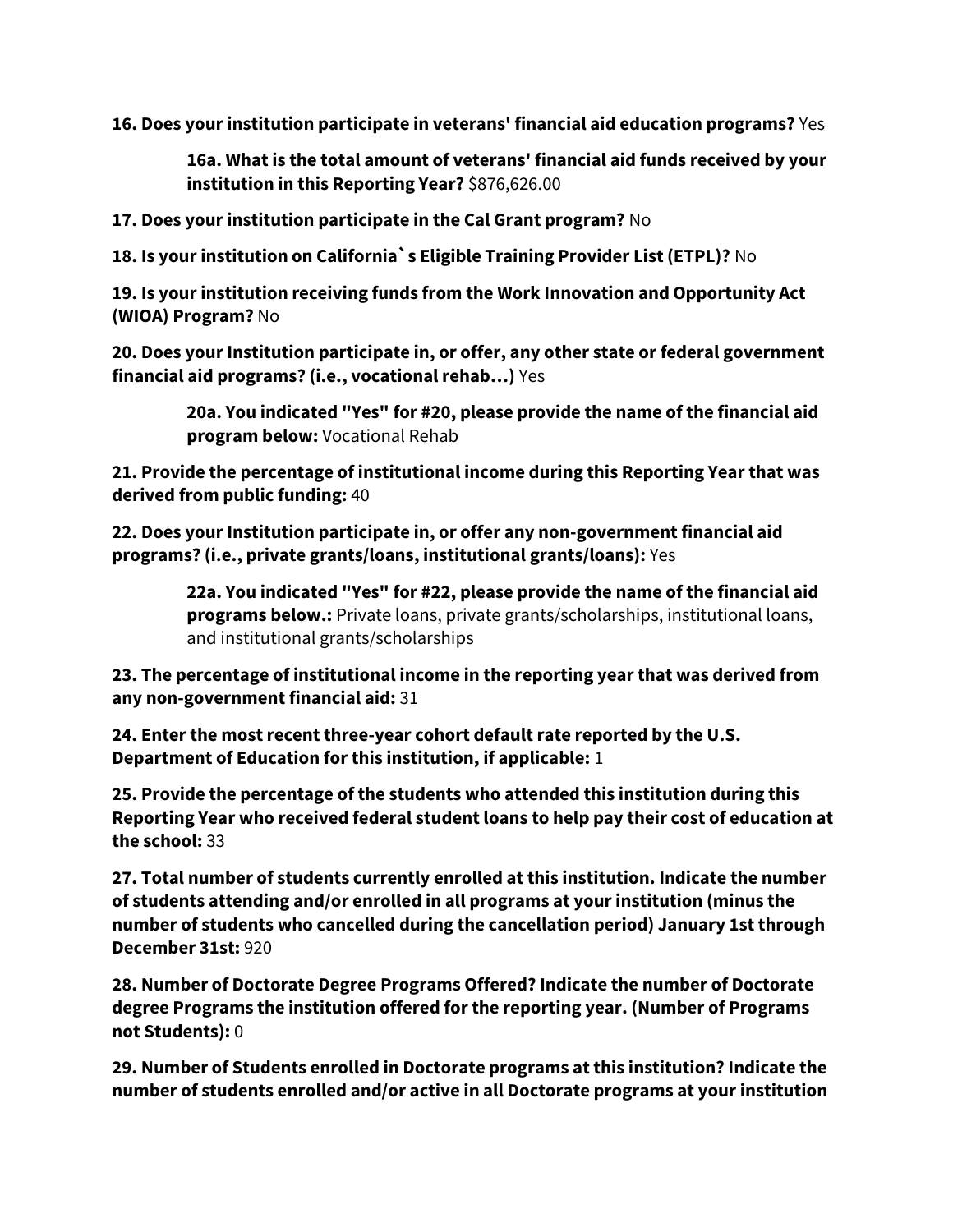**as of January 1st through December 31st, minus the number of students who cancelled during the cancellation period:** 0

**30. Number of Master Degree Programs Offered? Indicate the number of Master degree Programs the institution offered for the reporting year. (Number of Programs not Students):** 13

**31. Number of Students enrolled in Master programs at this institution? Indicate the number of students enrolled and/or active in all Master programs at your institution as of January 1st through December 31st, minus the number of students who cancelled during the cancellation period:** 915

**32. Number of Bachelor Degree Programs Offered? Indicate the number of Bachelor degree Programs the institution offered for the reporting year. (Number of Programs not Students):** 1

**33. Number of Students enrolled in Bachelor programs at this institution? Indicate the number of students enrolled and/or active in all Bachelor programs at your institution as of January 1st through December 31st, minus the number of students who cancelled during the cancellation period:** 18

**34. Number of Associate Degree Programs Offered? Indicate the number of Associate degree Programs offered for the reporting year. (Number of Programs not Students) :** 0

**35. Number of Students enrolled in Associate programs at this institution? Indicate the number of students enrolled and/or active in all Associate programs at your institution as of January 1st through December 31st, minus the number of students who cancelled during the cancellation period:** 0

**36. Number of Diploma or Certificate Programs Offered? Indicate the number of Diploma or Certificate Programs offered for the reporting year. (Number of Programs not Students):** 7

**37. Number of Students enrolled in diploma or certificate programs at this institution? Indicate the number of students enrolled and/or active in all diploma/certificate programs at your institution as of January 1st through December 31st, minus the number of students who cancelled during the cancellation period:** 5

**Institution's Website:** www.middlebury.edu/institute

[School Performance Fact Sheet](https://bppe.ca.gov/webapplications/annualReports/2019/document/E7C5C6ED-6FC5-4F13-9354-1B8BDBD7DEA5)

# [Catalog](https://bppe.ca.gov/webapplications/annualReports/2019/document/6B424EB6-3133-42A0-BFAA-CEE4E7B5CF08)

Program Data:

**1. Report Year:** 2019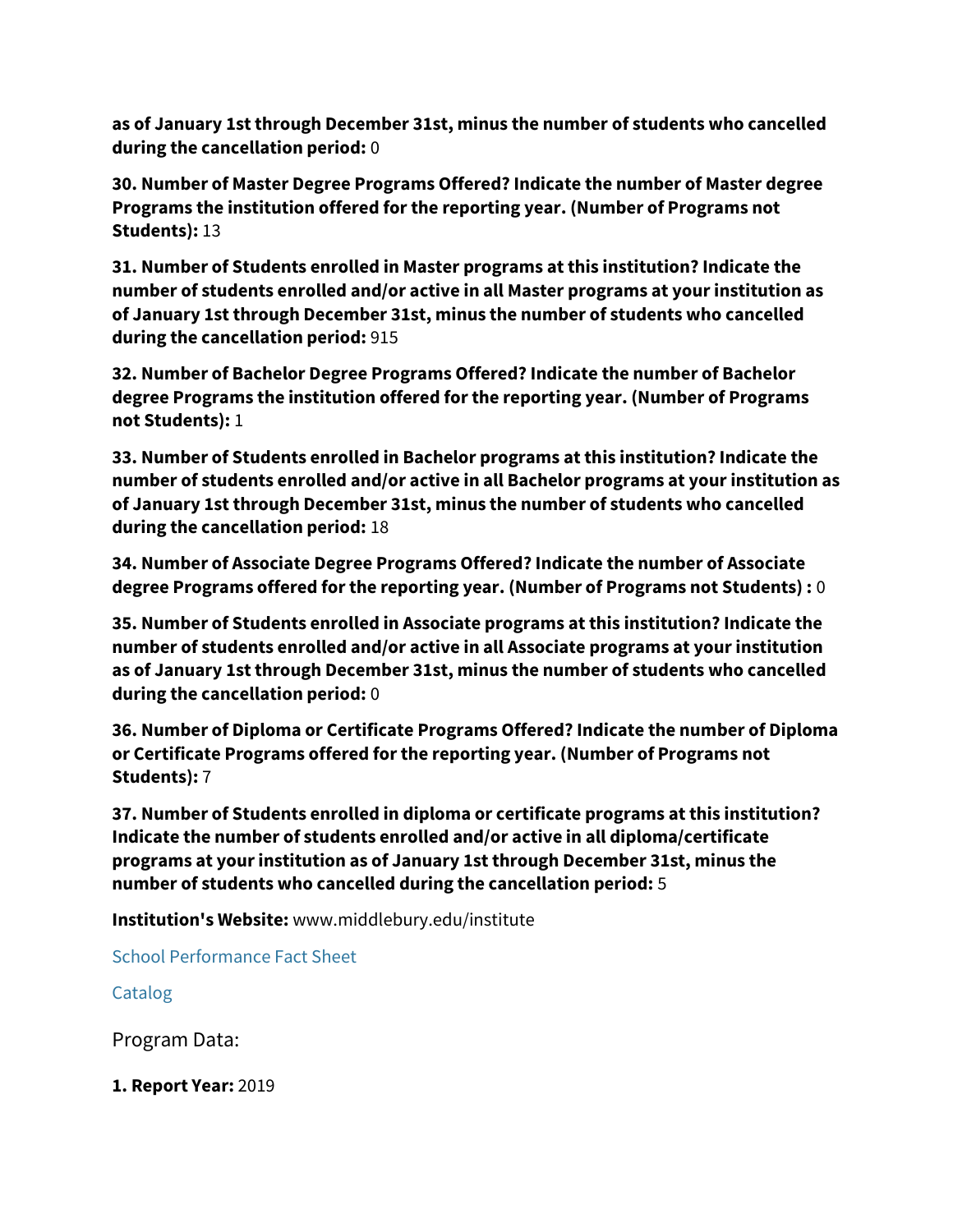- **2. Institution Code:** 56429785
- **3. Institution Name:** Middlebury Institute of International Studies at Monterey
- **4. Name of Program:** Public Administration

**5. Program Level:** Master

**6. Select the Classification of Instructional Programs (CIP) Code that applies to this educational program:** N/A

**7. Select all Standard Occupational Classification (SOC) Codes that apply to this program:** N/A

**8. Number of Degrees, Diplomas or Certificates Awarded:** 35

**9. Total Charges for this Program:** \$83,188.00

**10. The percentage of enrolled students in the reporting year receiving federal student loans to pay for this program:** 33

**11. The percentage of graduates in the reporting year who took out federal student loans to pay for this program:** 46

- **12. Number of Students Who Began the Program:** 40
- **13. Number of Students Available for Graduation:** 40
- **14. Number of On-time Graduates:** 29
- **15. Completion Rate:** 72.5
- **16. 150% Graduates?:** 35
- **17. 150% Completion Rate:** 88

**18. Is the above data taken from the Integrated Postsecondary Education Data System (IPEDS) of the United States Department of Education?:** No

- **19. Graduates Available for Employment:** 0
- **20. Graduates Employed in the Field:** 0
- **21. Placement Rate:** N/A
- **22. Graduates employed in the field**

**22a. 20 to 29 hours per week:** 0

**22b. at least 30 hours per week:** 0

**23. Indicate the number of graduates employed**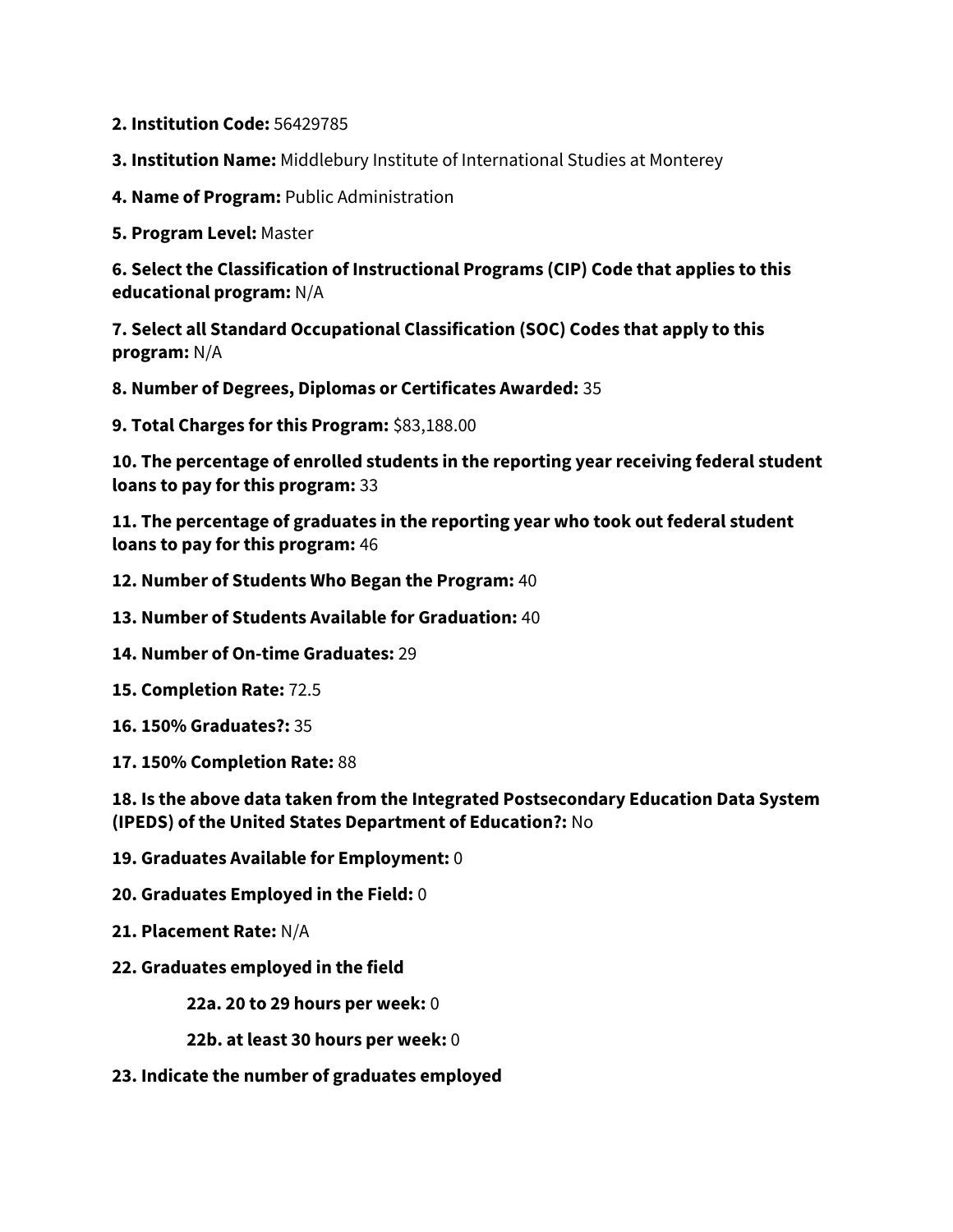**23a. In a single position in the field of study:** 0

**23b. In concurrent aggregated positions in the field of study (2 or more positions at the same time):** 0

**23c. Freelance/self-employed:** 0

**23d. By the institution or an employer owned by the institution, or an employer who shares ownership with the institution:** 0

**24. Does this "Program" lead to a certificate or degree related to one or more of the following allied health professionals that requires clinical training?:** No

**26. Does this educational program lead to an occupation that requires State licensing?** No

**43. Graduates Available for Employment:** 0

**44. Graduates Employed in the Field:** 0

**45. Graduates Employed in the Field Reported receiving the following Salary or Wage:**

- **\$0 - \$5,000:** 0
- **\$5,001 - \$10,000:** 0
- **\$10,001 - \$15,000:** 0
- **\$15,001 - \$20,000:** 0
- **\$20,001 - \$25,000:** 0
- **\$25,001 - \$30,000:** 0
- **\$30,001 - \$35,000:** 0
- **\$35,001 - \$40,000:** 0
- **\$40,001 - \$45,000:** 0
- **\$45,001 - \$50,000:** 0
- **\$50,001 - \$55,000:** 0
- **\$55,001 - \$60,000:** 0
- **\$60,001 - \$65,000:** 0
- **\$65,001 - \$70,000:** 0
- **\$70,001 - \$75,000:** 0
- **\$75,001 - \$80,000:** 0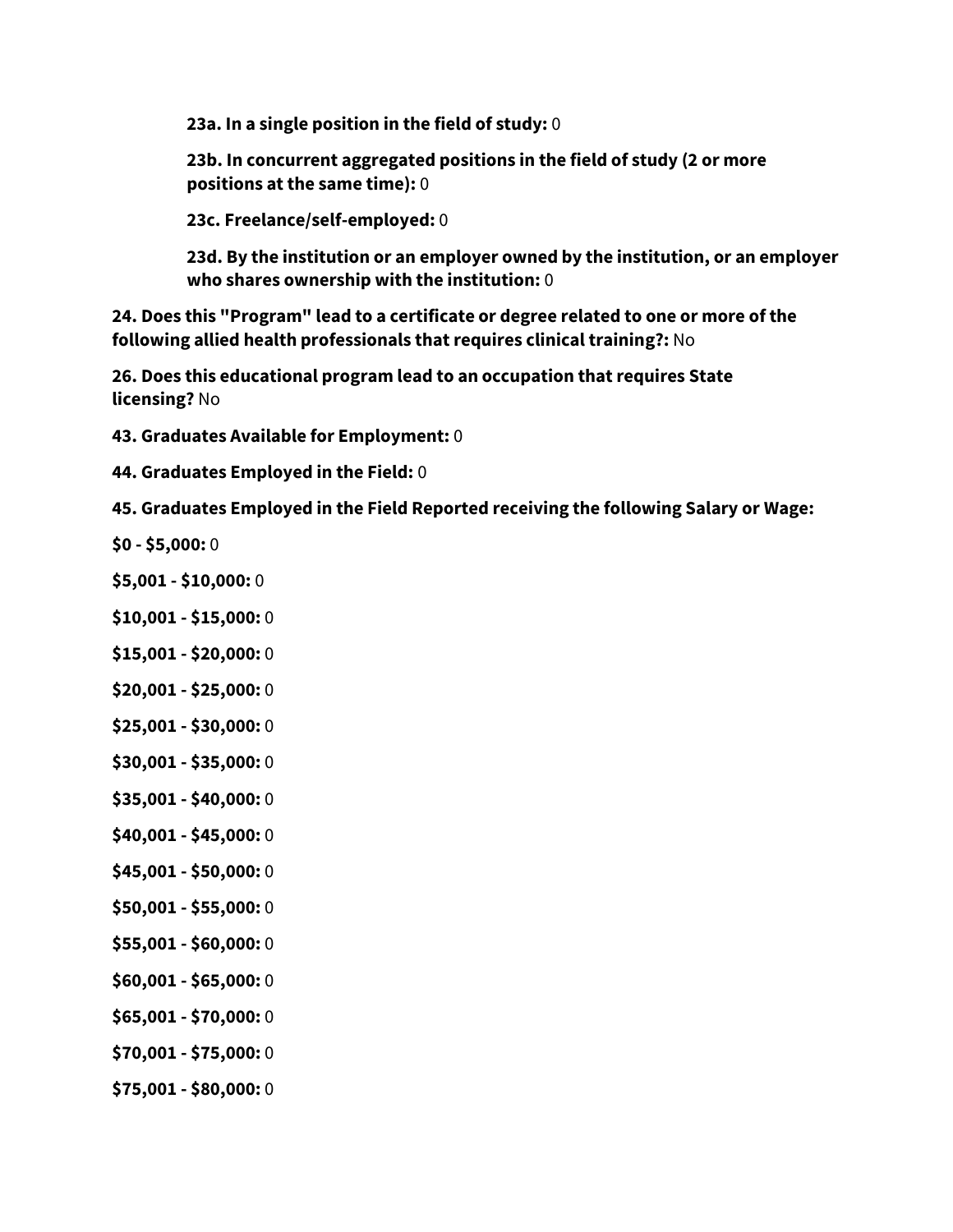**\$80,001 - \$85,000:** 0

**\$85,001 - \$90,000:** 0

**\$90,001 - \$95,000:** 0

**\$95,001 - \$100,000:** 0

**Over \$100,000:** 0

**1. Report Year:** 2019

**2. Institution Code:** 56429785

**3. Institution Name:** Middlebury Institute of International Studies at Monterey

**4. Name of Program:** International Education Management

**5. Program Level:** Master

**6. Select the Classification of Instructional Programs (CIP) Code that applies to this educational program:** N/A

**7. Select all Standard Occupational Classification (SOC) Codes that apply to this program:** N/A

**8. Number of Degrees, Diplomas or Certificates Awarded:** 36

**9. Total Charges for this Program:** \$62,391.00

**10. The percentage of enrolled students in the reporting year receiving federal student loans to pay for this program:** 33

**11. The percentage of graduates in the reporting year who took out federal student loans to pay for this program:** 46

**12. Number of Students Who Began the Program:** 40

**13. Number of Students Available for Graduation:** 40

**14. Number of On-time Graduates:** 33

**15. Completion Rate:** 82.5

**16. 150% Graduates?:** 35

**17. 150% Completion Rate:** 88

**18. Is the above data taken from the Integrated Postsecondary Education Data System (IPEDS) of the United States Department of Education?:** No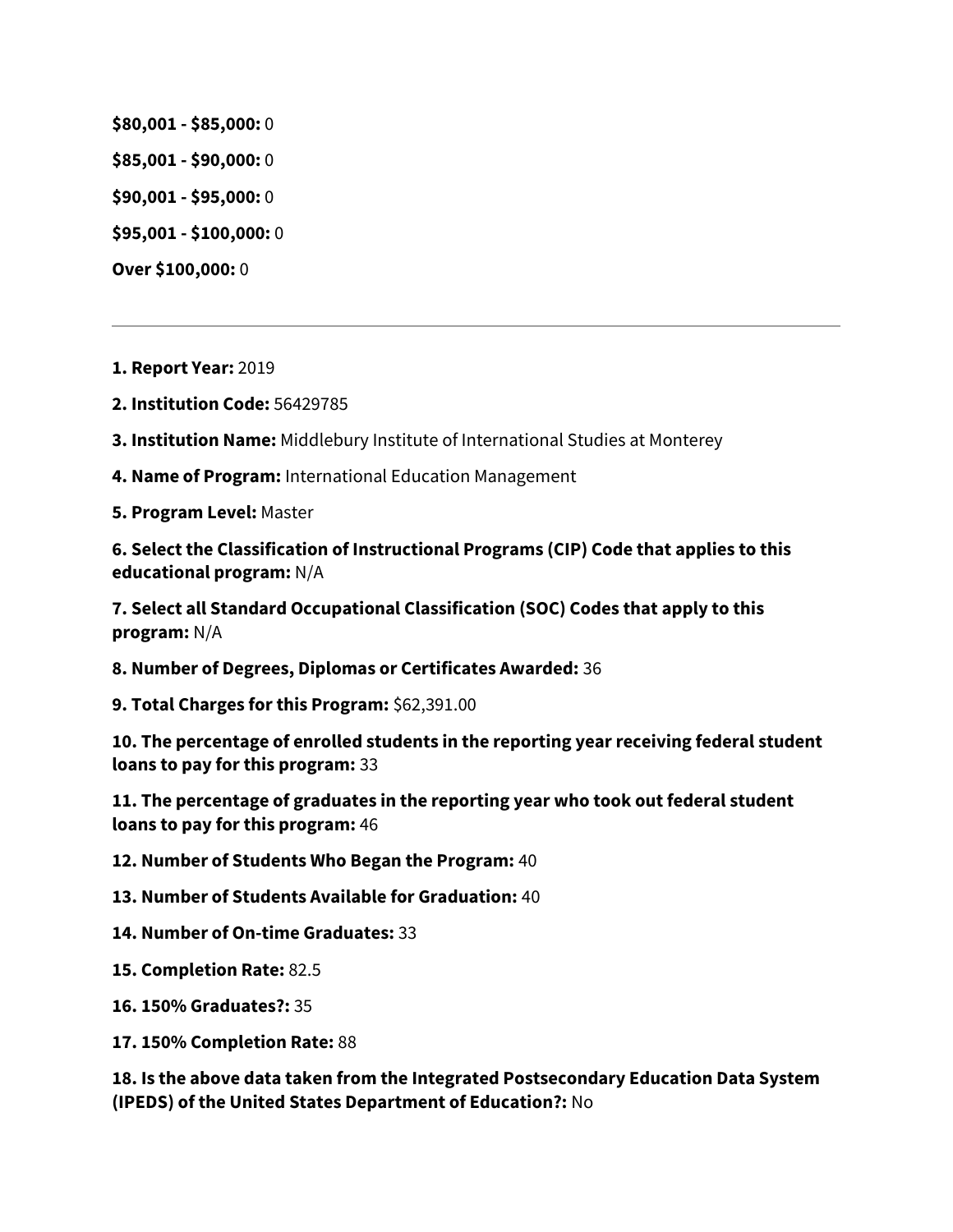- **19. Graduates Available for Employment:** 0
- **20. Graduates Employed in the Field:** 0
- **21. Placement Rate:** N/A
- **22. Graduates employed in the field**

**22a. 20 to 29 hours per week:** 0

**22b. at least 30 hours per week:** 0

#### **23. Indicate the number of graduates employed**

**23a. In a single position in the field of study:** 0

**23b. In concurrent aggregated positions in the field of study (2 or more positions at the same time):** 0

**23c. Freelance/self-employed:** 0

**23d. By the institution or an employer owned by the institution, or an employer who shares ownership with the institution:** 0

**24. Does this "Program" lead to a certificate or degree related to one or more of the following allied health professionals that requires clinical training?:** No

**26. Does this educational program lead to an occupation that requires State licensing?** No

**43. Graduates Available for Employment:** 0

**44. Graduates Employed in the Field:** 0

**45. Graduates Employed in the Field Reported receiving the following Salary or Wage:**

- **\$0 - \$5,000:** 0
- **\$5,001 - \$10,000:** 0
- **\$10,001 - \$15,000:** 0
- **\$15,001 - \$20,000:** 0
- **\$20,001 - \$25,000:** 0
- **\$25,001 - \$30,000:** 0
- **\$30,001 - \$35,000:** 0
- **\$35,001 - \$40,000:** 0
- **\$40,001 - \$45,000:** 0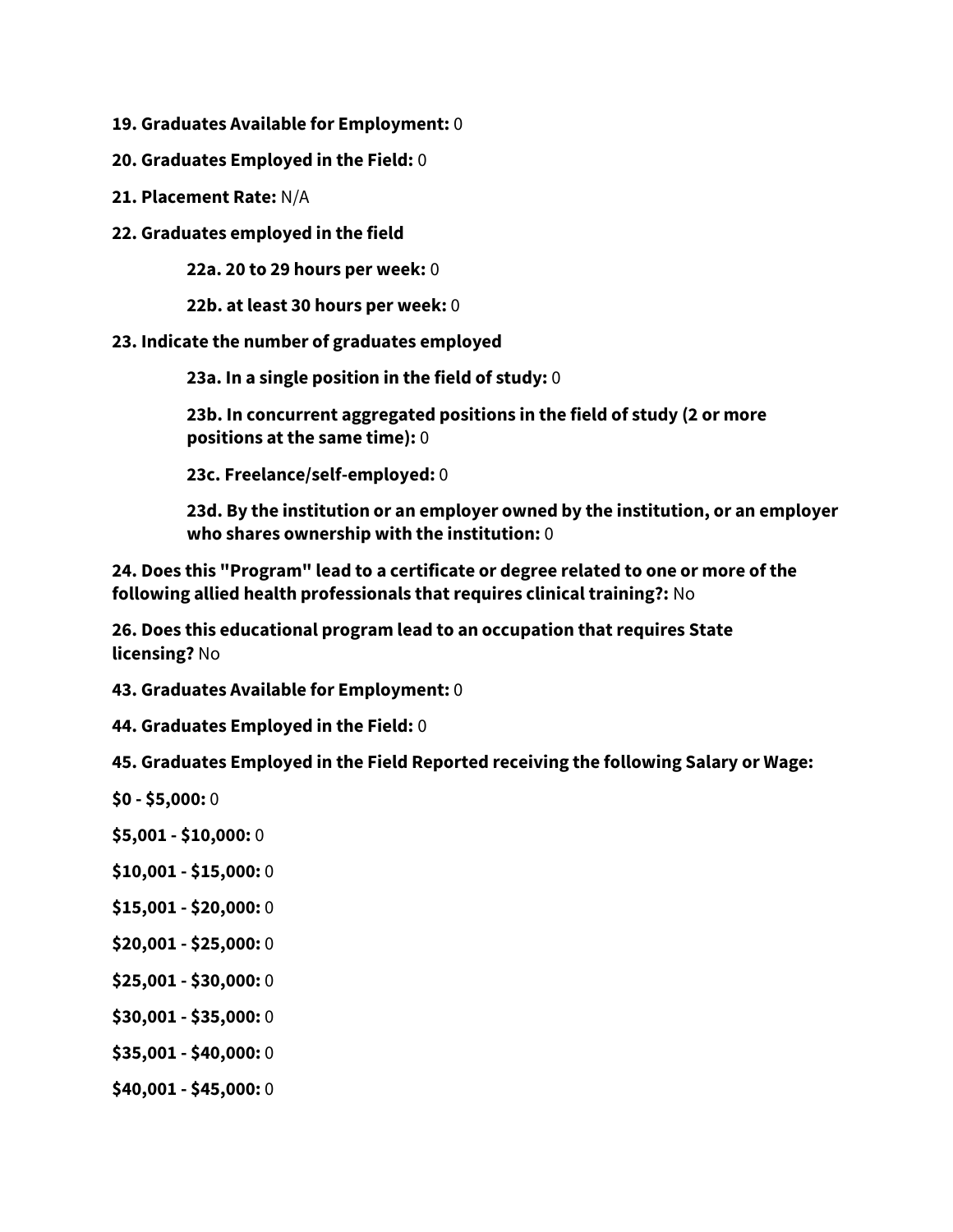- **\$45,001 - \$50,000:** 0
- **\$50,001 - \$55,000:** 0
- **\$55,001 - \$60,000:** 0
- **\$60,001 - \$65,000:** 0
- **\$65,001 - \$70,000:** 0
- **\$70,001 - \$75,000:** 0
- **\$75,001 - \$80,000:** 0
- **\$80,001 - \$85,000:** 0
- **\$85,001 - \$90,000:** 0
- **\$90,001 - \$95,000:** 0
- **\$95,001 - \$100,000:** 0
- **Over \$100,000:** 0

**1. Report Year:** 2019

**2. Institution Code:** 56429785

**3. Institution Name:** Middlebury Institute of International Studies at Monterey

**4. Name of Program:** International Environmental Policy

**5. Program Level:** Master

**6. Select the Classification of Instructional Programs (CIP) Code that applies to this educational program:** N/A

**7. Select all Standard Occupational Classification (SOC) Codes that apply to this program:** N/A

**8. Number of Degrees, Diplomas or Certificates Awarded:** 33

**9. Total Charges for this Program:** \$83,188.00

**10. The percentage of enrolled students in the reporting year receiving federal student loans to pay for this program:** 33

**11. The percentage of graduates in the reporting year who took out federal student loans to pay for this program:** 46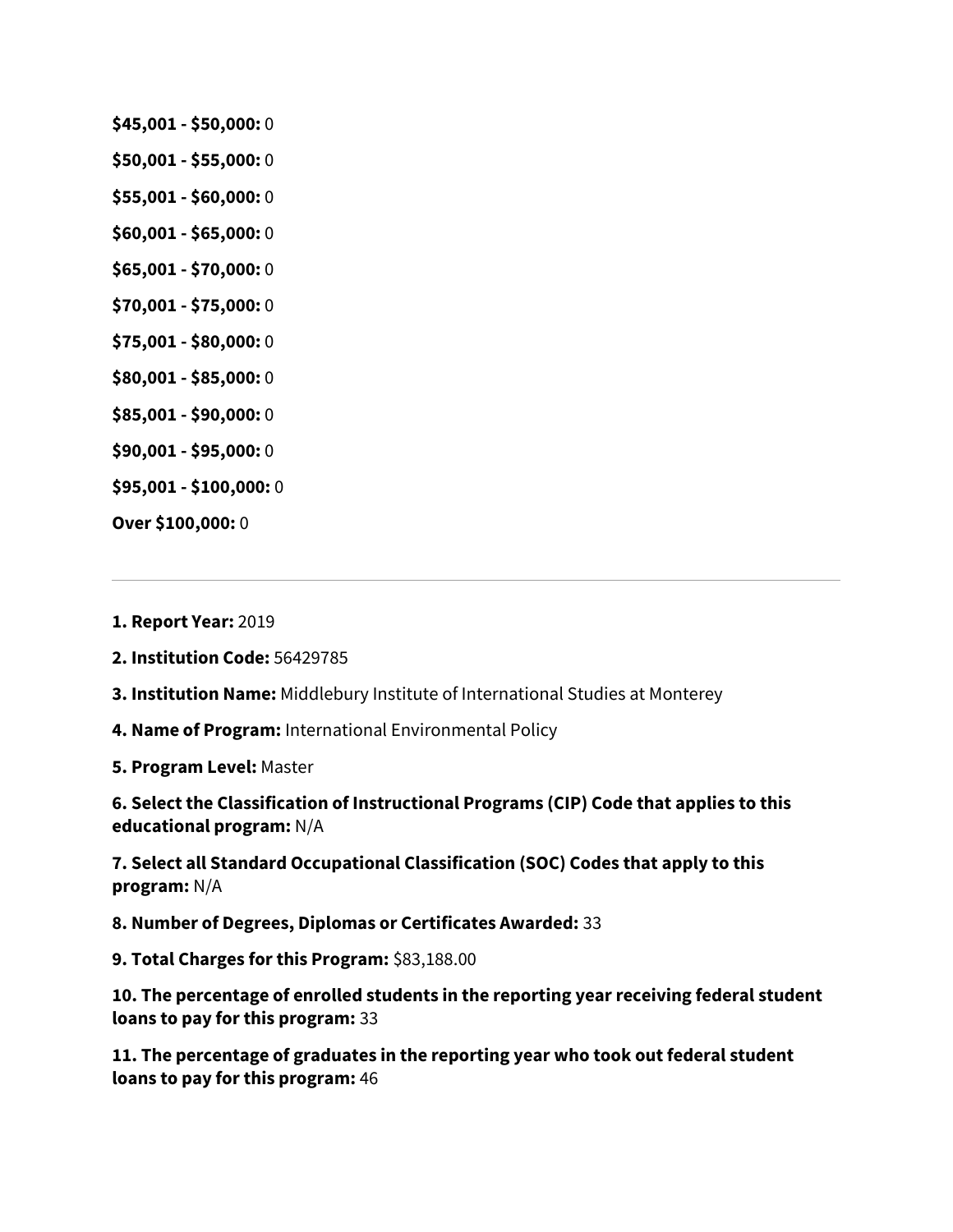- **12. Number of Students Who Began the Program:** 36
- **13. Number of Students Available for Graduation:** 36
- **14. Number of On-time Graduates:** 22
- **15. Completion Rate:** 61.11
- **16. 150% Graduates?:** 31
- **17. 150% Completion Rate:** 86

# **18. Is the above data taken from the Integrated Postsecondary Education Data System (IPEDS) of the United States Department of Education?:** No

- **19. Graduates Available for Employment:** 0
- **20. Graduates Employed in the Field:** 0
- **21. Placement Rate:** N/A
- **22. Graduates employed in the field**

**22a. 20 to 29 hours per week:** 0

**22b. at least 30 hours per week:** 0

**23. Indicate the number of graduates employed**

**23a. In a single position in the field of study:** 0

**23b. In concurrent aggregated positions in the field of study (2 or more positions at the same time):** 0

**23c. Freelance/self-employed:** 0

**23d. By the institution or an employer owned by the institution, or an employer who shares ownership with the institution:** 0

**24. Does this "Program" lead to a certificate or degree related to one or more of the following allied health professionals that requires clinical training?:** No

**26. Does this educational program lead to an occupation that requires State licensing?** No

**43. Graduates Available for Employment:** 0

**44. Graduates Employed in the Field:** 0

**45. Graduates Employed in the Field Reported receiving the following Salary or Wage:**

**\$0 - \$5,000:** 0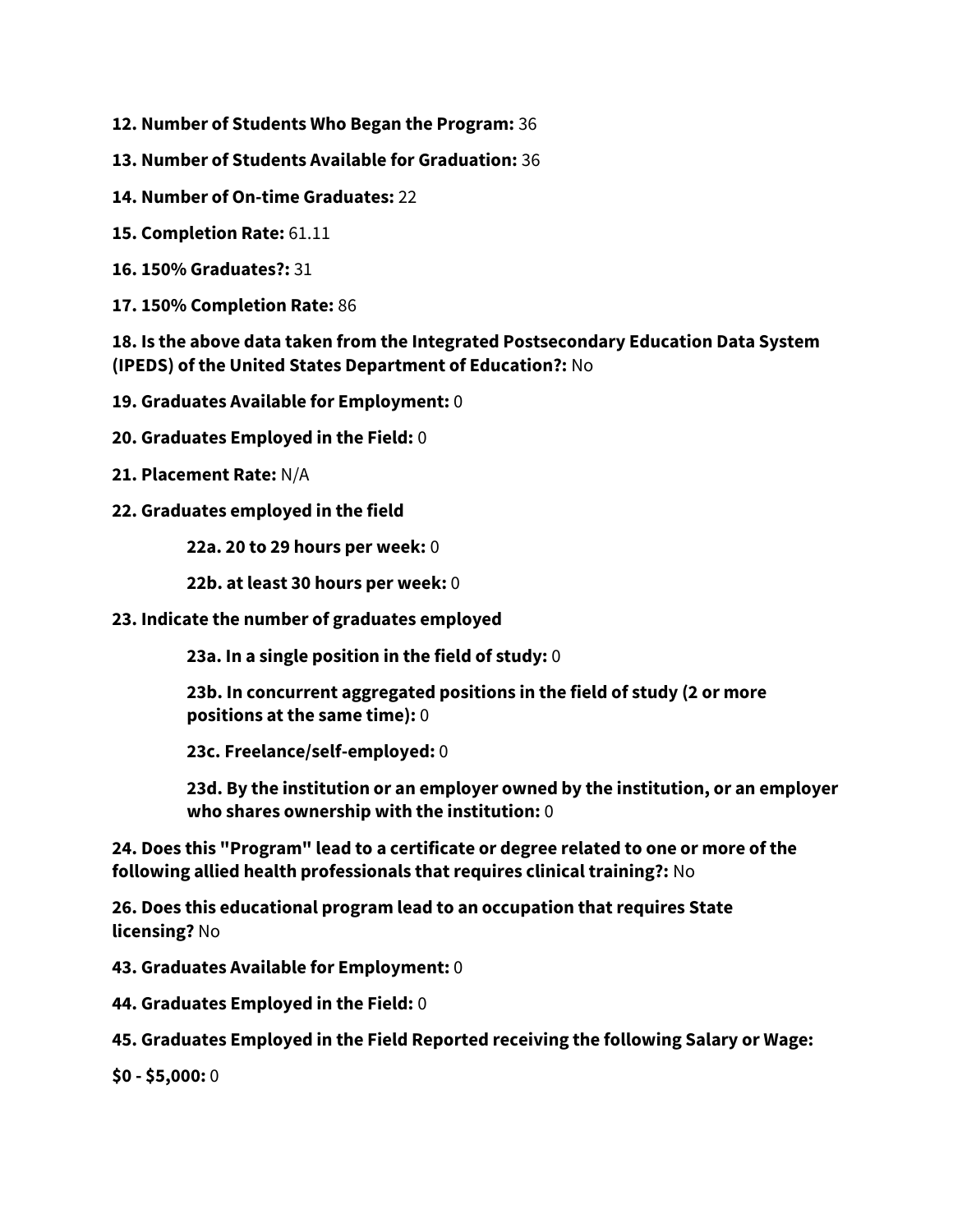- **\$5,001 - \$10,000:** 0
- **\$10,001 - \$15,000:** 0
- **\$15,001 - \$20,000:** 0
- **\$20,001 - \$25,000:** 0
- **\$25,001 - \$30,000:** 0
- **\$30,001 - \$35,000:** 0
- **\$35,001 - \$40,000:** 0
- **\$40,001 - \$45,000:** 0
- **\$45,001 - \$50,000:** 0
- **\$50,001 - \$55,000:** 0
- **\$55,001 - \$60,000:** 0
- **\$60,001 - \$65,000:** 0
- **\$65,001 - \$70,000:** 0
- **\$70,001 - \$75,000:** 0
- **\$75,001 - \$80,000:** 0
- **\$80,001 - \$85,000:** 0
- **\$85,001 - \$90,000:** 0
- **\$90,001 - \$95,000:** 0
- **\$95,001 - \$100,000:** 0
- **Over \$100,000:** 0
- **1. Report Year:** 2019
- **2. Institution Code:** 56429785
- **3. Institution Name:** Middlebury Institute of International Studies at Monterey
- **4. Name of Program:** Financial Crime Management
- **5. Program Level:** Diploma/Certificate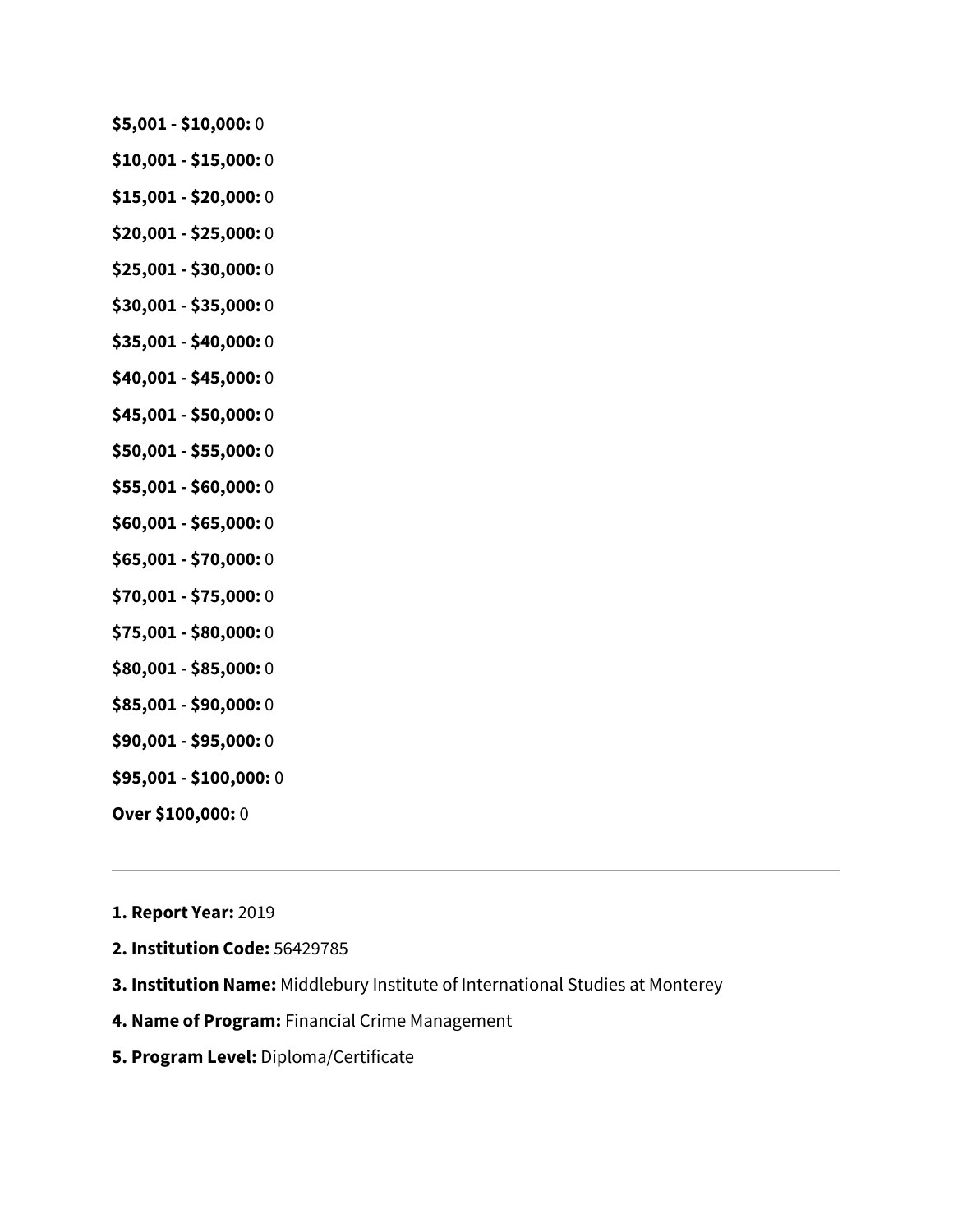**6. Select the Classification of Instructional Programs (CIP) Code that applies to this educational program:** N/A

**7. Select all Standard Occupational Classification (SOC) Codes that apply to this program:** N/A

**8. Number of Degrees, Diplomas or Certificates Awarded:** 1

**9. Total Charges for this Program:** \$20,389.00

**10. The percentage of enrolled students in the reporting year receiving federal student loans to pay for this program:** 0

**11. The percentage of graduates in the reporting year who took out federal student loans to pay for this program:** 0

- **12. Number of Students Who Began the Program:** 1
- **13. Number of Students Available for Graduation:** 1
- **14. Number of On-time Graduates:** 1
- **15. Completion Rate:** 100
- **16. 150% Graduates?:** 1
- **17. 150% Completion Rate:** 100

**18. Is the above data taken from the Integrated Postsecondary Education Data System (IPEDS) of the United States Department of Education?:** No

- **19. Graduates Available for Employment:** 0
- **20. Graduates Employed in the Field:** 0
- **21. Placement Rate:** N/A
- **22. Graduates employed in the field**

**22a. 20 to 29 hours per week:** 0

**22b. at least 30 hours per week:** 0

**23. Indicate the number of graduates employed**

**23a. In a single position in the field of study:** 0

**23b. In concurrent aggregated positions in the field of study (2 or more positions at the same time):** 0

**23c. Freelance/self-employed:** 0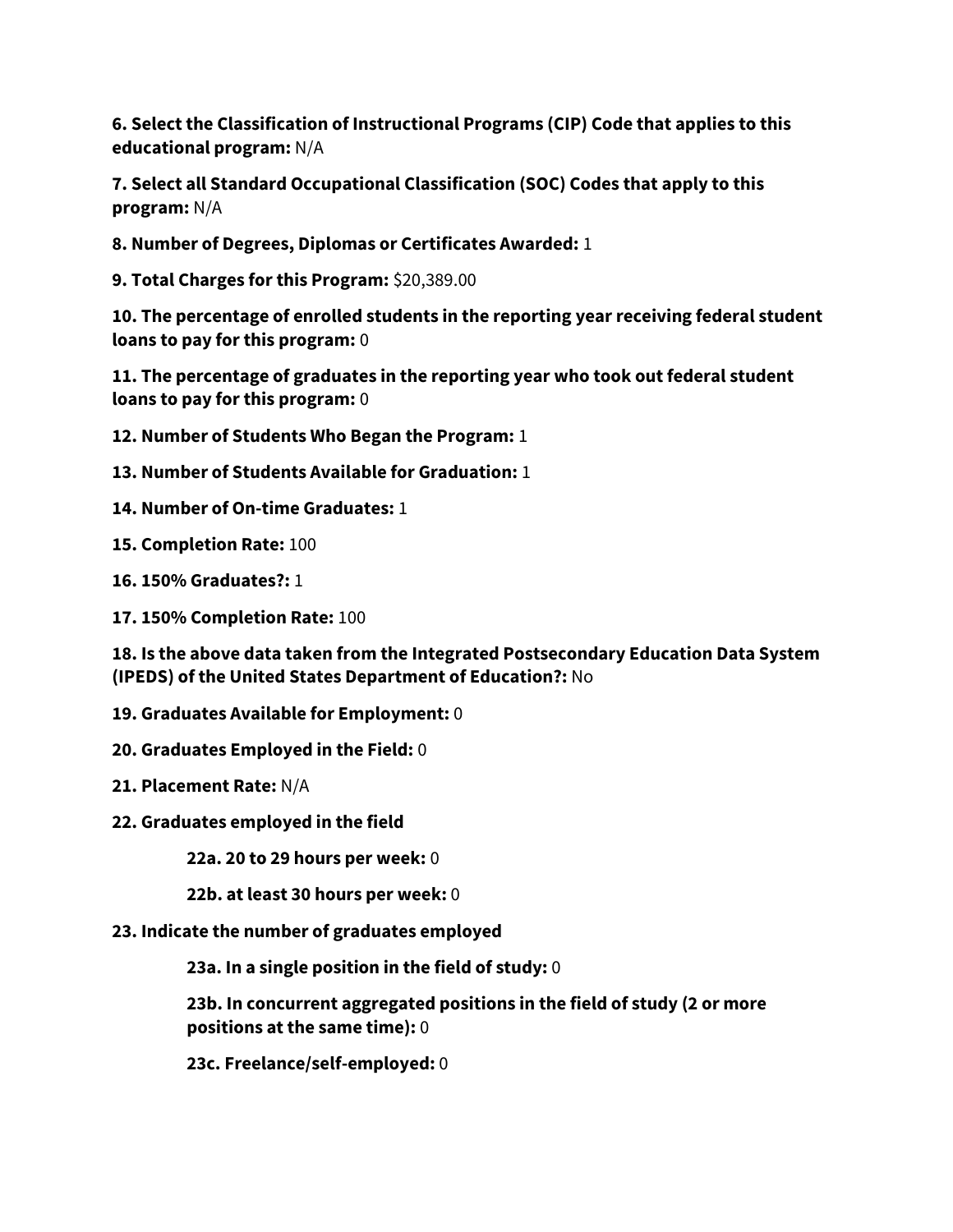**23d. By the institution or an employer owned by the institution, or an employer who shares ownership with the institution:** 0

**24. Does this "Program" lead to a certificate or degree related to one or more of the following allied health professionals that requires clinical training?:** No

**26. Does this educational program lead to an occupation that requires State licensing?** No

- **43. Graduates Available for Employment:** 0
- **44. Graduates Employed in the Field:** 0
- **45. Graduates Employed in the Field Reported receiving the following Salary or Wage:**
- **\$0 - \$5,000:** 0
- **\$5,001 - \$10,000:** 0
- **\$10,001 - \$15,000:** 0
- **\$15,001 - \$20,000:** 0
- **\$20,001 - \$25,000:** 0
- **\$25,001 - \$30,000:** 0
- **\$30,001 - \$35,000:** 0
- **\$35,001 - \$40,000:** 0
- **\$40,001 - \$45,000:** 0
- **\$45,001 - \$50,000:** 0
- **\$50,001 - \$55,000:** 0
- **\$55,001 - \$60,000:** 0
- **\$60,001 - \$65,000:** 0
- **\$65,001 - \$70,000:** 0
- **\$70,001 - \$75,000:** 0
- **\$75,001 - \$80,000:** 0
- **\$80,001 - \$85,000:** 0
- **\$85,001 - \$90,000:** 0
- **\$90,001 - \$95,000:** 0
- **\$95,001 - \$100,000:** 0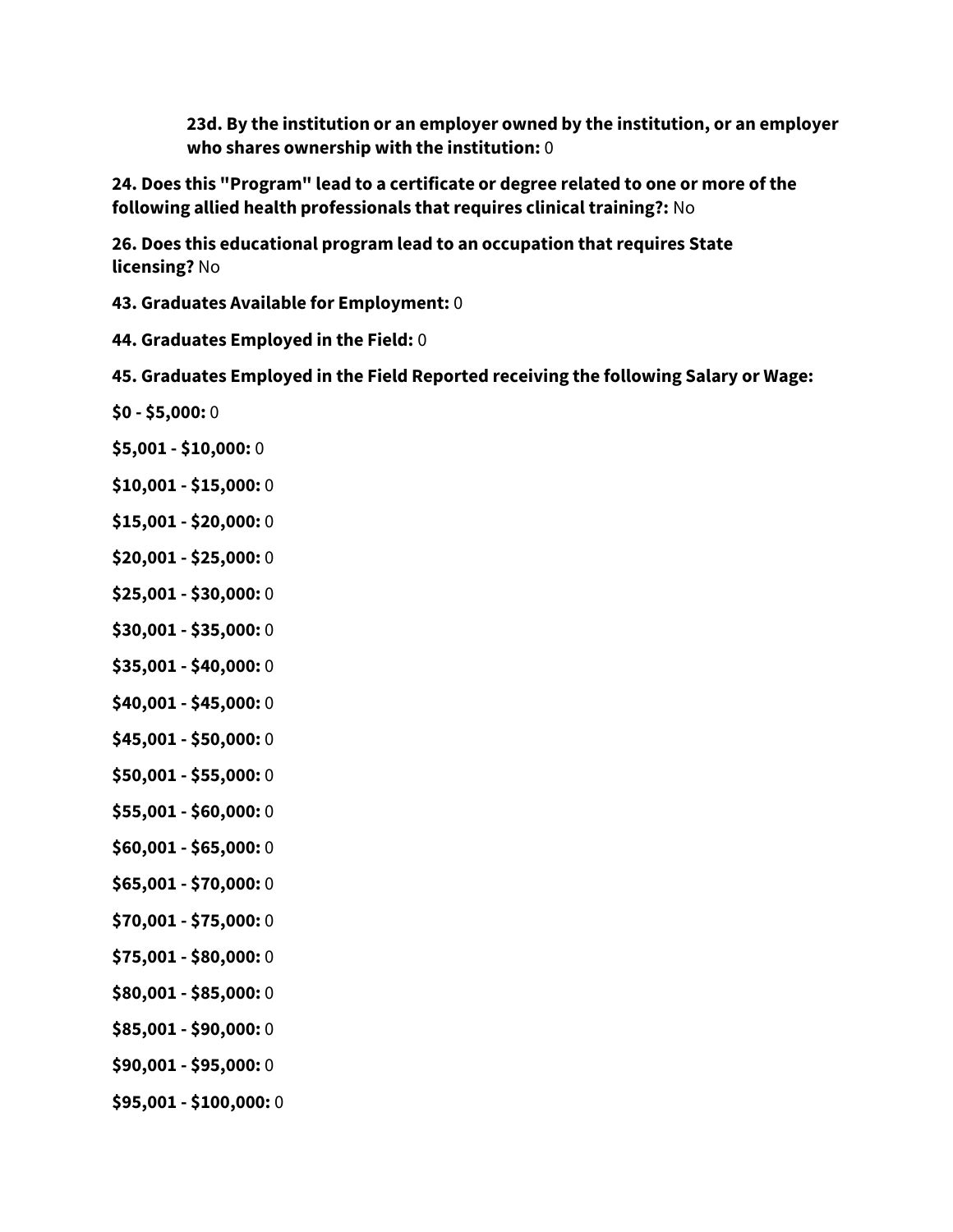- **1. Report Year:** 2019
- **2. Institution Code:** 56429785
- **3. Institution Name:** Middlebury Institute of International Studies at Monterey
- **4. Name of Program:** Nonproliferation Studies
- **5. Program Level:** Diploma/Certificate

**6. Select the Classification of Instructional Programs (CIP) Code that applies to this educational program:** N/A

**7. Select all Standard Occupational Classification (SOC) Codes that apply to this program:** N/A

**8. Number of Degrees, Diplomas or Certificates Awarded:** 1

**9. Total Charges for this Program:** \$20,389.00

**10. The percentage of enrolled students in the reporting year receiving federal student loans to pay for this program:** 0

**11. The percentage of graduates in the reporting year who took out federal student loans to pay for this program:** 0

**12. Number of Students Who Began the Program:** 1

**13. Number of Students Available for Graduation:** 1

- **14. Number of On-time Graduates:** 1
- **15. Completion Rate:** 100
- **16. 150% Graduates?:** 1
- **17. 150% Completion Rate:** 100

**18. Is the above data taken from the Integrated Postsecondary Education Data System (IPEDS) of the United States Department of Education?:** No

**19. Graduates Available for Employment:** 0

- **20. Graduates Employed in the Field:** 0
- **21. Placement Rate:** N/A
- **22. Graduates employed in the field**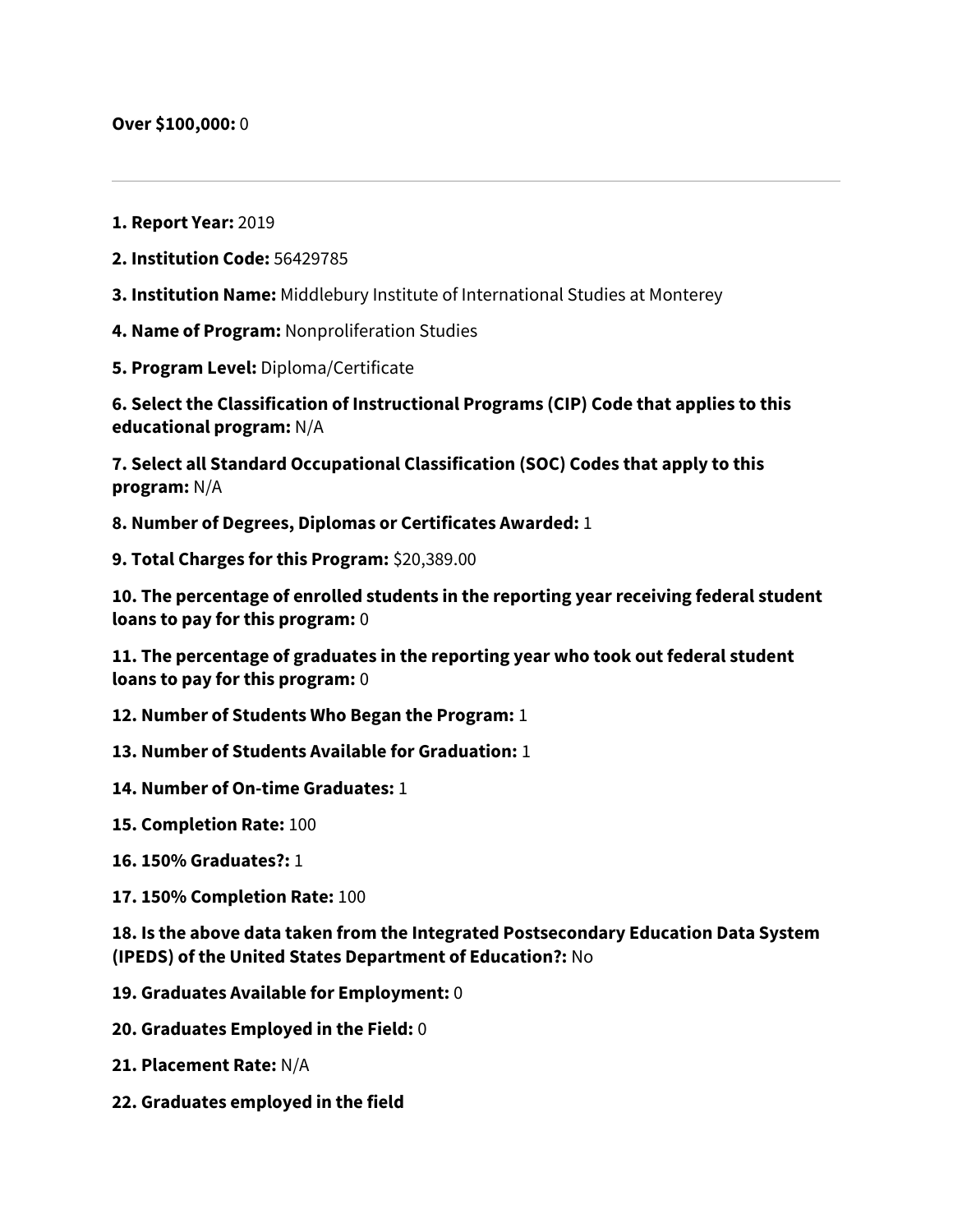**22a. 20 to 29 hours per week:** 0

**22b. at least 30 hours per week:** 0

**23. Indicate the number of graduates employed**

**23a. In a single position in the field of study:** 0

**23b. In concurrent aggregated positions in the field of study (2 or more positions at the same time):** 0

**23c. Freelance/self-employed:** 0

**23d. By the institution or an employer owned by the institution, or an employer who shares ownership with the institution:** 0

**24. Does this "Program" lead to a certificate or degree related to one or more of the following allied health professionals that requires clinical training?:** No

**26. Does this educational program lead to an occupation that requires State licensing?** No

**43. Graduates Available for Employment:** 0

**44. Graduates Employed in the Field:** 0

**45. Graduates Employed in the Field Reported receiving the following Salary or Wage:**

**\$0 - \$5,000:** 0

**\$5,001 - \$10,000:** 0

**\$10,001 - \$15,000:** 0

- **\$15,001 - \$20,000:** 0
- **\$20,001 - \$25,000:** 0
- **\$25,001 - \$30,000:** 0
- **\$30,001 - \$35,000:** 0
- **\$35,001 - \$40,000:** 0
- **\$40,001 - \$45,000:** 0
- **\$45,001 - \$50,000:** 0
- **\$50,001 - \$55,000:** 0
- **\$55,001 - \$60,000:** 0
- **\$60,001 - \$65,000:** 0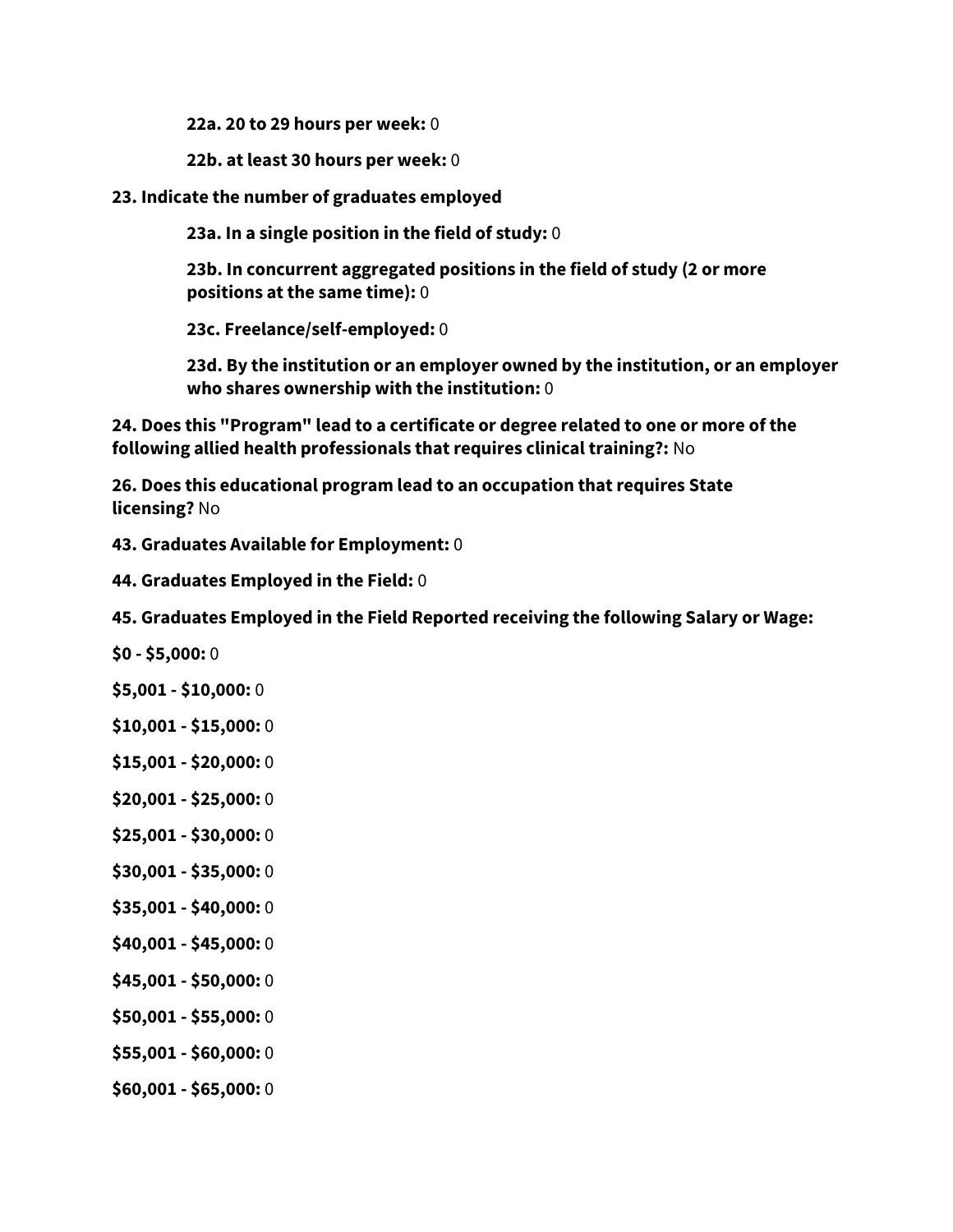- **\$65,001 - \$70,000:** 0
- **\$70,001 - \$75,000:** 0
- **\$75,001 - \$80,000:** 0
- **\$80,001 - \$85,000:** 0
- **\$85,001 - \$90,000:** 0
- **\$90,001 - \$95,000:** 0
- **\$95,001 - \$100,000:** 0

**Over \$100,000:** 0

**1. Report Year:** 2019

**2. Institution Code:** 56429785

**3. Institution Name:** Middlebury Institute of International Studies at Monterey

- **4. Name of Program:** Global Impact Management
- **5. Program Level:** Master

**6. Select the Classification of Instructional Programs (CIP) Code that applies to this educational program:** N/A

**7. Select all Standard Occupational Classification (SOC) Codes that apply to this program:** N/A

**8. Number of Degrees, Diplomas or Certificates Awarded:** 16

**9. Total Charges for this Program:** \$83,188.00

**10. The percentage of enrolled students in the reporting year receiving federal student loans to pay for this program:** 33

**11. The percentage of graduates in the reporting year who took out federal student loans to pay for this program:** 46

**12. Number of Students Who Began the Program:** 17

**13. Number of Students Available for Graduation:** 17

- **14. Number of On-time Graduates:** 10
- **15. Completion Rate:** 58.82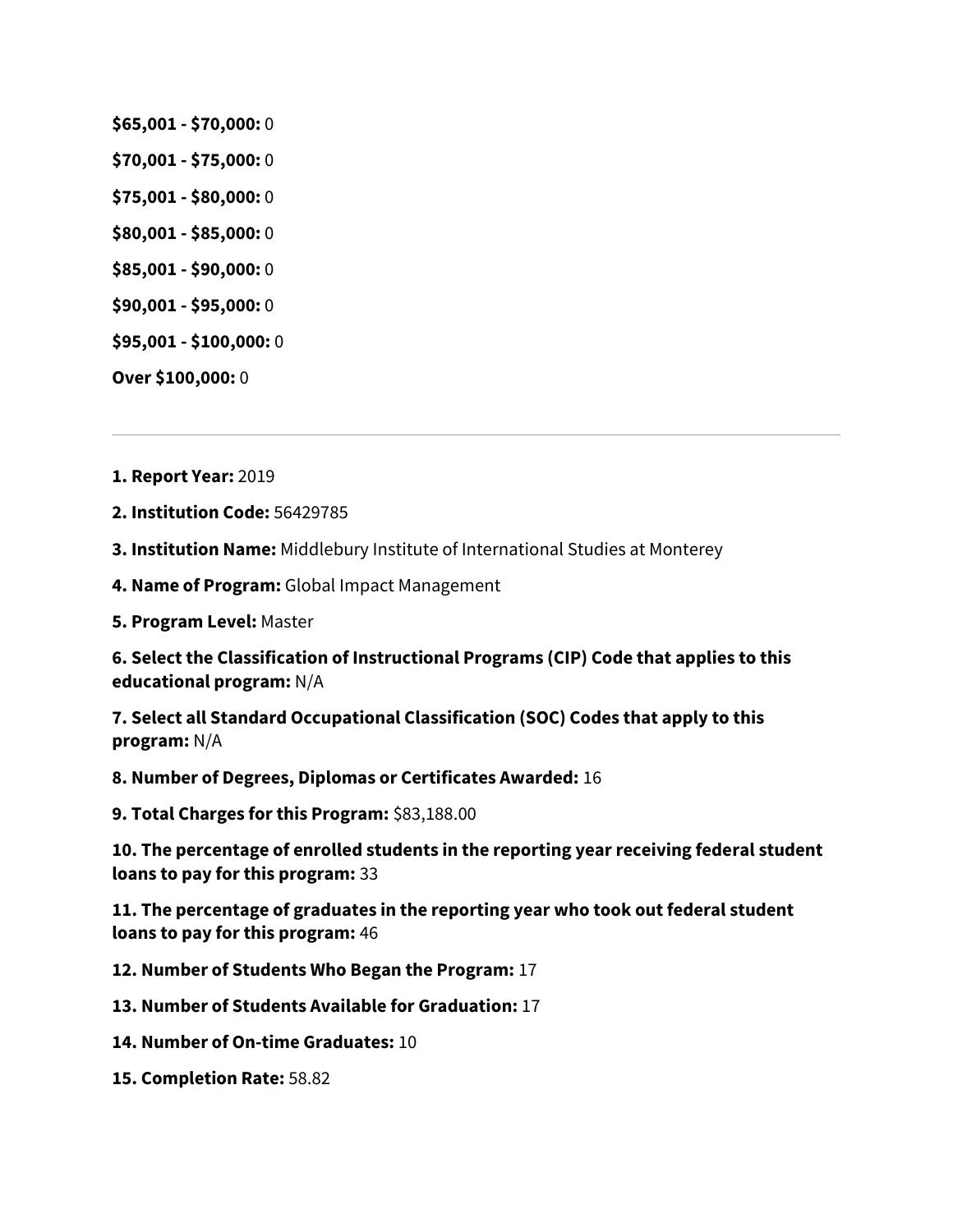**16. 150% Graduates?:** 15

**17. 150% Completion Rate:** 88

**18. Is the above data taken from the Integrated Postsecondary Education Data System (IPEDS) of the United States Department of Education?:** No

**19. Graduates Available for Employment:** 0

**20. Graduates Employed in the Field:** 0

**21. Placement Rate:** N/A

**22. Graduates employed in the field**

**22a. 20 to 29 hours per week:** 0

**22b. at least 30 hours per week:** 0

## **23. Indicate the number of graduates employed**

**23a. In a single position in the field of study:** 0

**23b. In concurrent aggregated positions in the field of study (2 or more positions at the same time):** 0

**23c. Freelance/self-employed:** 0

**23d. By the institution or an employer owned by the institution, or an employer who shares ownership with the institution:** 0

**24. Does this "Program" lead to a certificate or degree related to one or more of the following allied health professionals that requires clinical training?:** No

**26. Does this educational program lead to an occupation that requires State licensing?** No

**43. Graduates Available for Employment:** 0

**44. Graduates Employed in the Field:** 0

**45. Graduates Employed in the Field Reported receiving the following Salary or Wage:**

**\$0 - \$5,000:** 0

- **\$5,001 - \$10,000:** 0
- **\$10,001 - \$15,000:** 0
- **\$15,001 - \$20,000:** 0
- **\$20,001 - \$25,000:** 0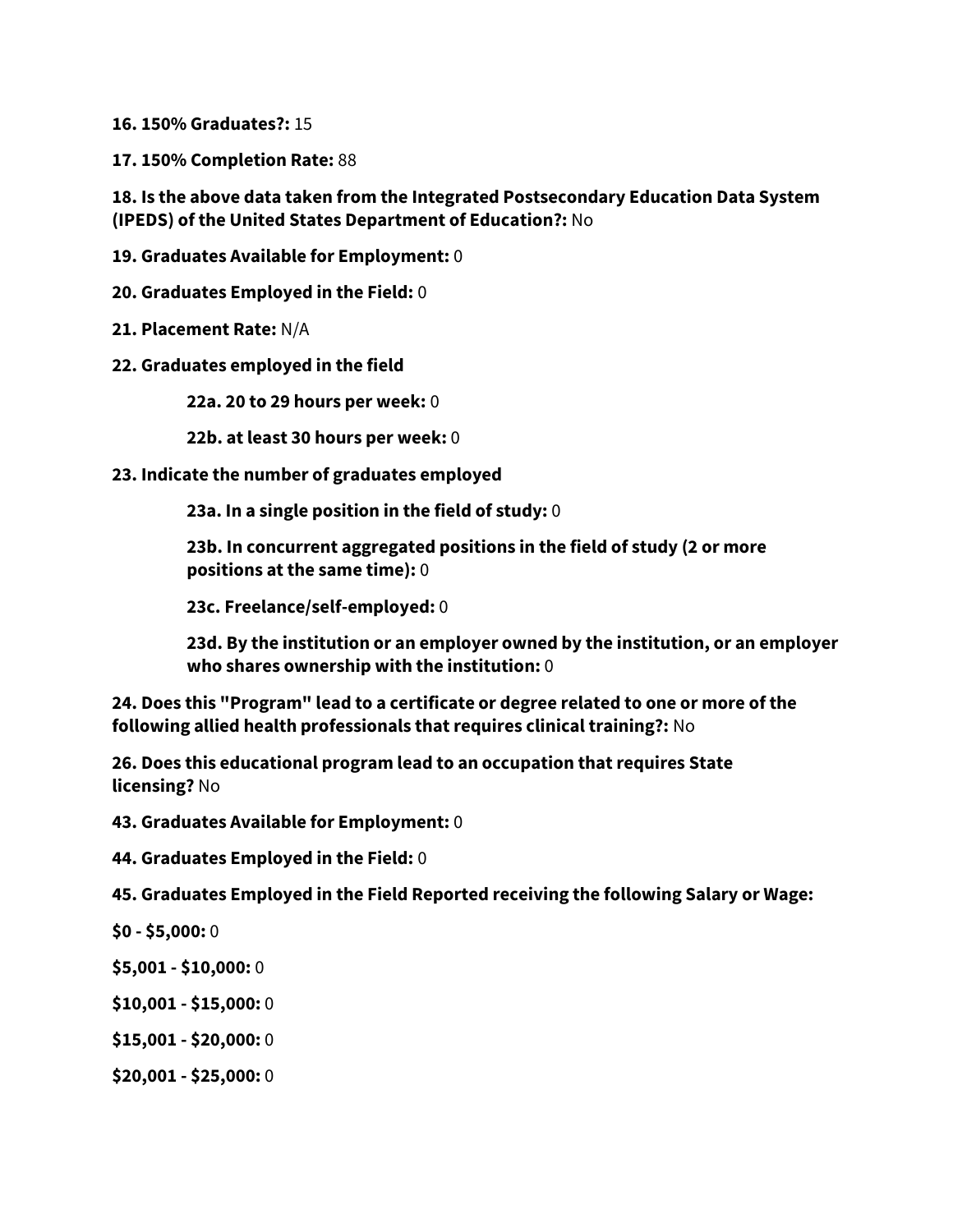- **\$25,001 - \$30,000:** 0
- **\$30,001 - \$35,000:** 0
- **\$35,001 - \$40,000:** 0
- **\$40,001 - \$45,000:** 0
- **\$45,001 - \$50,000:** 0
- **\$50,001 - \$55,000:** 0
- **\$55,001 - \$60,000:** 0
- **\$60,001 - \$65,000:** 0
- **\$65,001 - \$70,000:** 0
- **\$70,001 - \$75,000:** 0
- **\$75,001 - \$80,000:** 0
- **\$80,001 - \$85,000:** 0
- **\$85,001 - \$90,000:** 0
- **\$90,001 - \$95,000:** 0
- **\$95,001 - \$100,000:** 0
- **Over \$100,000:** 0
- **1. Report Year:** 2019
- **2. Institution Code:** 56429785
- **3. Institution Name:** Middlebury Institute of International Studies at Monterey
- **4. Name of Program:** Nonproliferation and Terrorism Studies
- **5. Program Level:** Master

**6. Select the Classification of Instructional Programs (CIP) Code that applies to this educational program:** N/A

**7. Select all Standard Occupational Classification (SOC) Codes that apply to this program:** N/A

- **8. Number of Degrees, Diplomas or Certificates Awarded:** 63
- **9. Total Charges for this Program:** \$83,188.00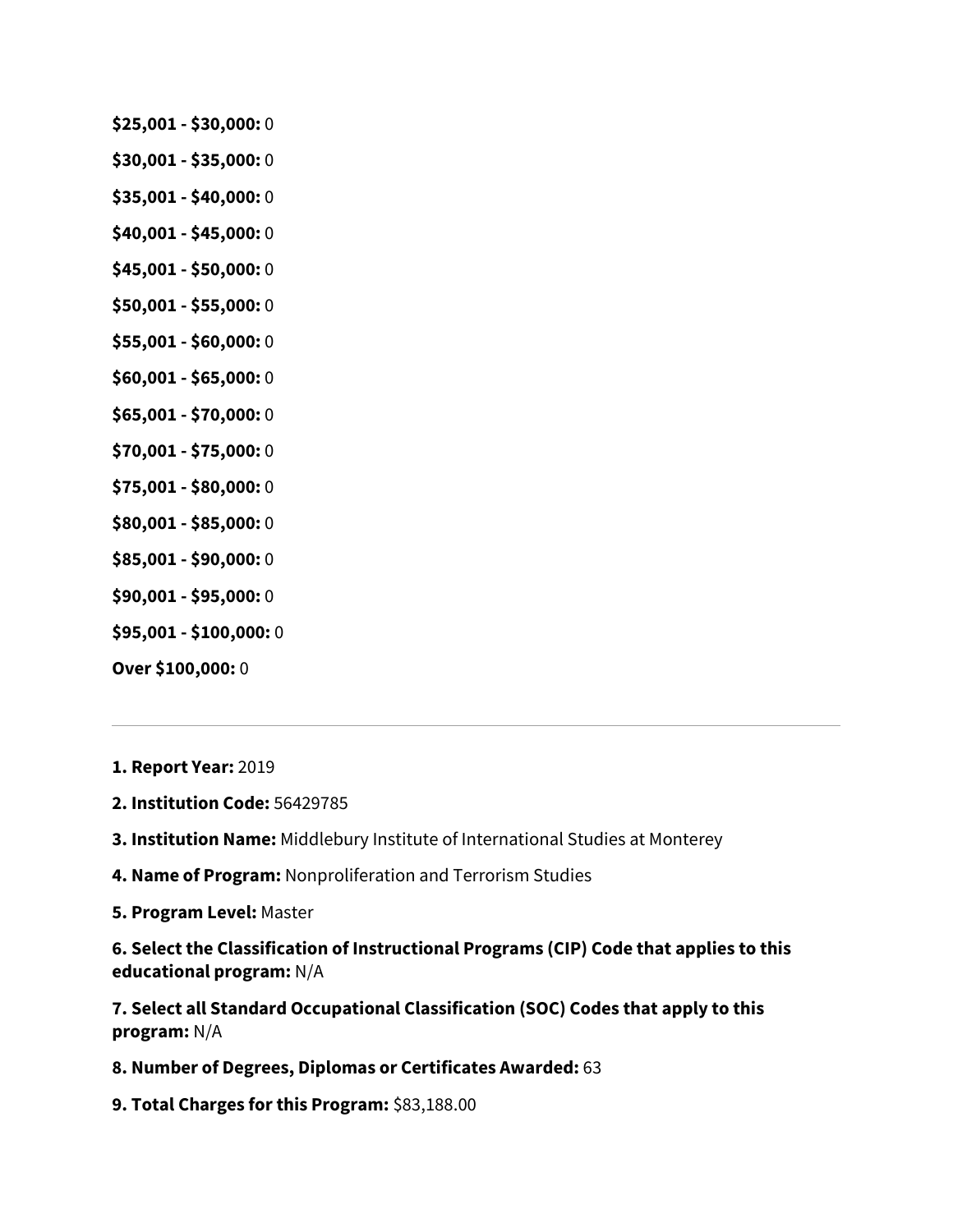**10. The percentage of enrolled students in the reporting year receiving federal student loans to pay for this program:** 33

**11. The percentage of graduates in the reporting year who took out federal student loans to pay for this program:** 46

**12. Number of Students Who Began the Program:** 75

**13. Number of Students Available for Graduation:** 75

**14. Number of On-time Graduates:** 48

**15. Completion Rate:** 64

**16. 150% Graduates?:** 61

**17. 150% Completion Rate:** 81

**18. Is the above data taken from the Integrated Postsecondary Education Data System (IPEDS) of the United States Department of Education?:** No

**19. Graduates Available for Employment:** 0

**20. Graduates Employed in the Field:** 0

**21. Placement Rate:** N/A

**22. Graduates employed in the field**

**22a. 20 to 29 hours per week:** 0

**22b. at least 30 hours per week:** 0

**23. Indicate the number of graduates employed**

**23a. In a single position in the field of study:** 0

**23b. In concurrent aggregated positions in the field of study (2 or more positions at the same time):** 0

**23c. Freelance/self-employed:** 0

**23d. By the institution or an employer owned by the institution, or an employer who shares ownership with the institution:** 0

**24. Does this "Program" lead to a certificate or degree related to one or more of the following allied health professionals that requires clinical training?:** No

**26. Does this educational program lead to an occupation that requires State licensing?** No

**43. Graduates Available for Employment:** 0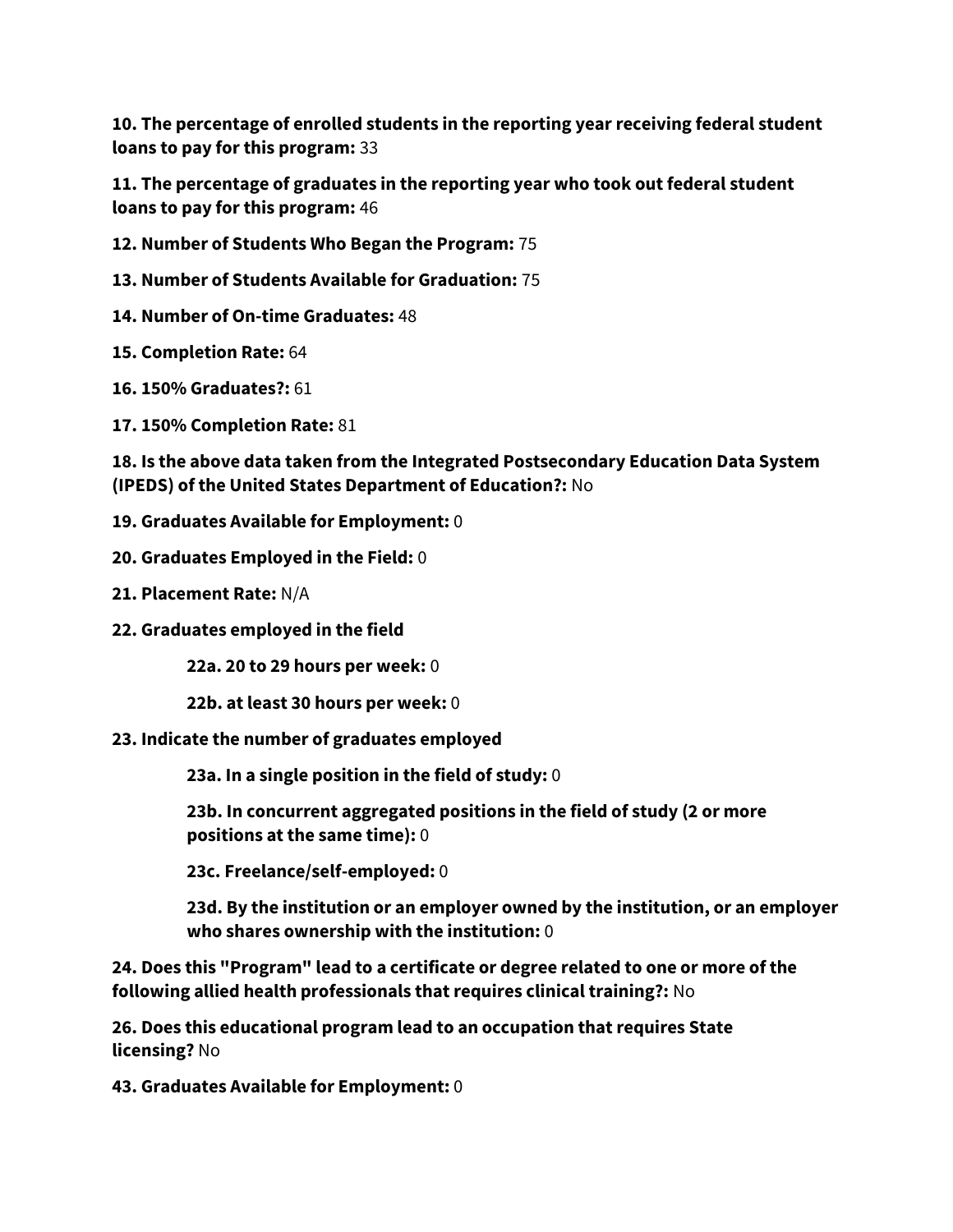**44. Graduates Employed in the Field:** 0

# **45. Graduates Employed in the Field Reported receiving the following Salary or Wage:**

- **\$0 - \$5,000:** 0
- **\$5,001 - \$10,000:** 0
- **\$10,001 - \$15,000:** 0
- **\$15,001 - \$20,000:** 0
- **\$20,001 - \$25,000:** 0
- **\$25,001 - \$30,000:** 0
- **\$30,001 - \$35,000:** 0
- **\$35,001 - \$40,000:** 0
- **\$40,001 - \$45,000:** 0
- **\$45,001 - \$50,000:** 0
- **\$50,001 - \$55,000:** 0
- **\$55,001 - \$60,000:** 0
- **\$60,001 - \$65,000:** 0
- **\$65,001 - \$70,000:** 0
- **\$70,001 - \$75,000:** 0
- **\$75,001 - \$80,000:** 0
- **\$80,001 - \$85,000:** 0
- **\$85,001 - \$90,000:** 0
- **\$90,001 - \$95,000:** 0
- **\$95,001 - \$100,000:** 0
- **Over \$100,000:** 0

### **1. Report Year:** 2019

- **2. Institution Code:** 56429785
- **3. Institution Name:** Middlebury Institute of International Studies at Monterey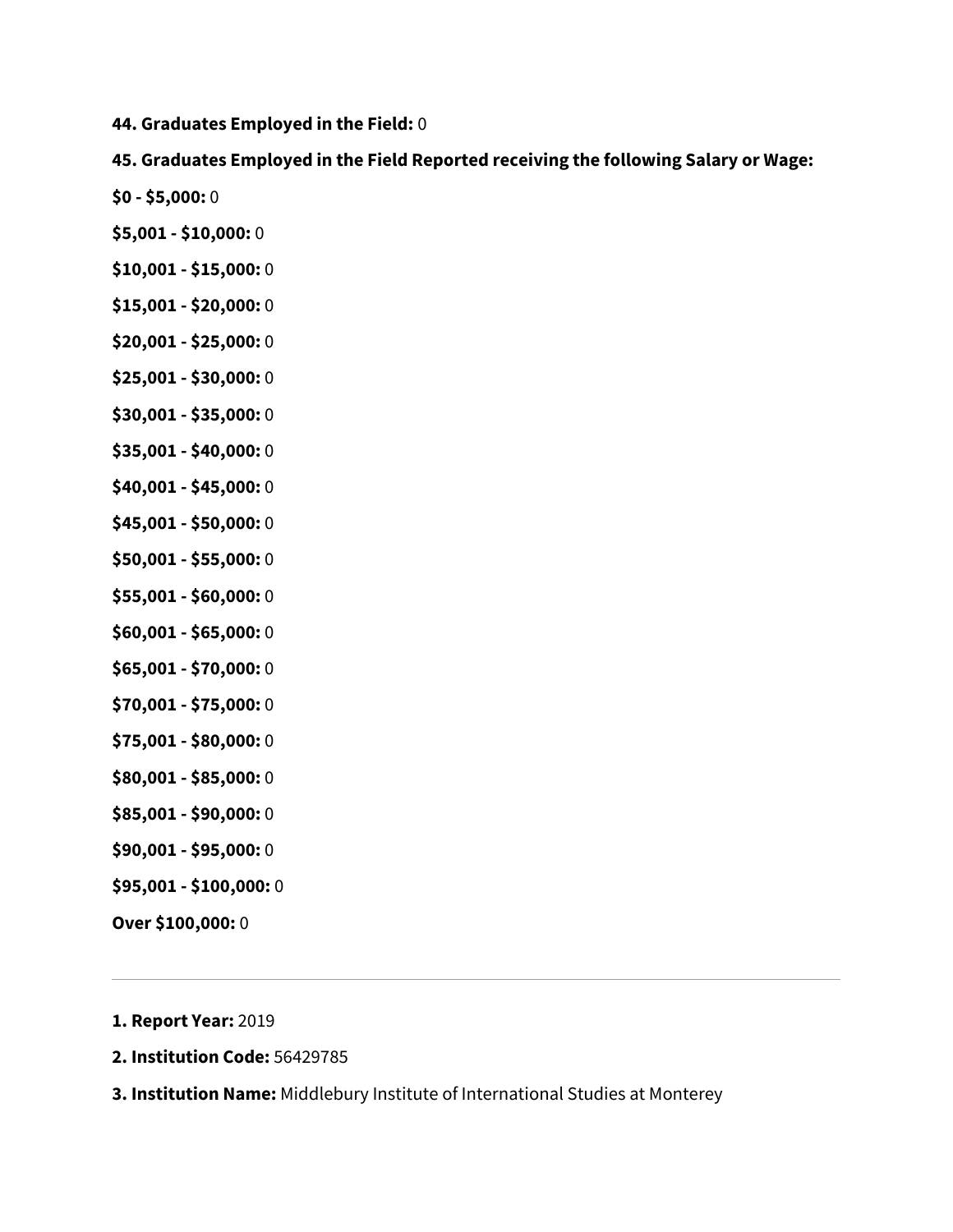**4. Name of Program:** International Policy and Development

**5. Program Level:** Master

**6. Select the Classification of Instructional Programs (CIP) Code that applies to this educational program:** N/A

**7. Select all Standard Occupational Classification (SOC) Codes that apply to this program:** N/A

**8. Number of Degrees, Diplomas or Certificates Awarded:** 40

**9. Total Charges for this Program:** \$83,188.00

**10. The percentage of enrolled students in the reporting year receiving federal student loans to pay for this program:** 33

**11. The percentage of graduates in the reporting year who took out federal student loans to pay for this program:** 46

**12. Number of Students Who Began the Program:** 44

**13. Number of Students Available for Graduation:** 44

- **14. Number of On-time Graduates:** 34
- **15. Completion Rate:** 77.27
- **16. 150% Graduates?:** 40
- **17. 150% Completion Rate:** 91

**18. Is the above data taken from the Integrated Postsecondary Education Data System (IPEDS) of the United States Department of Education?:** No

- **19. Graduates Available for Employment:** 0
- **20. Graduates Employed in the Field:** 0
- **21. Placement Rate:** N/A
- **22. Graduates employed in the field**

**22a. 20 to 29 hours per week:** 0

- **22b. at least 30 hours per week:** 0
- **23. Indicate the number of graduates employed**

**23a. In a single position in the field of study:** 0

**23b. In concurrent aggregated positions in the field of study (2 or more positions at the same time):** 0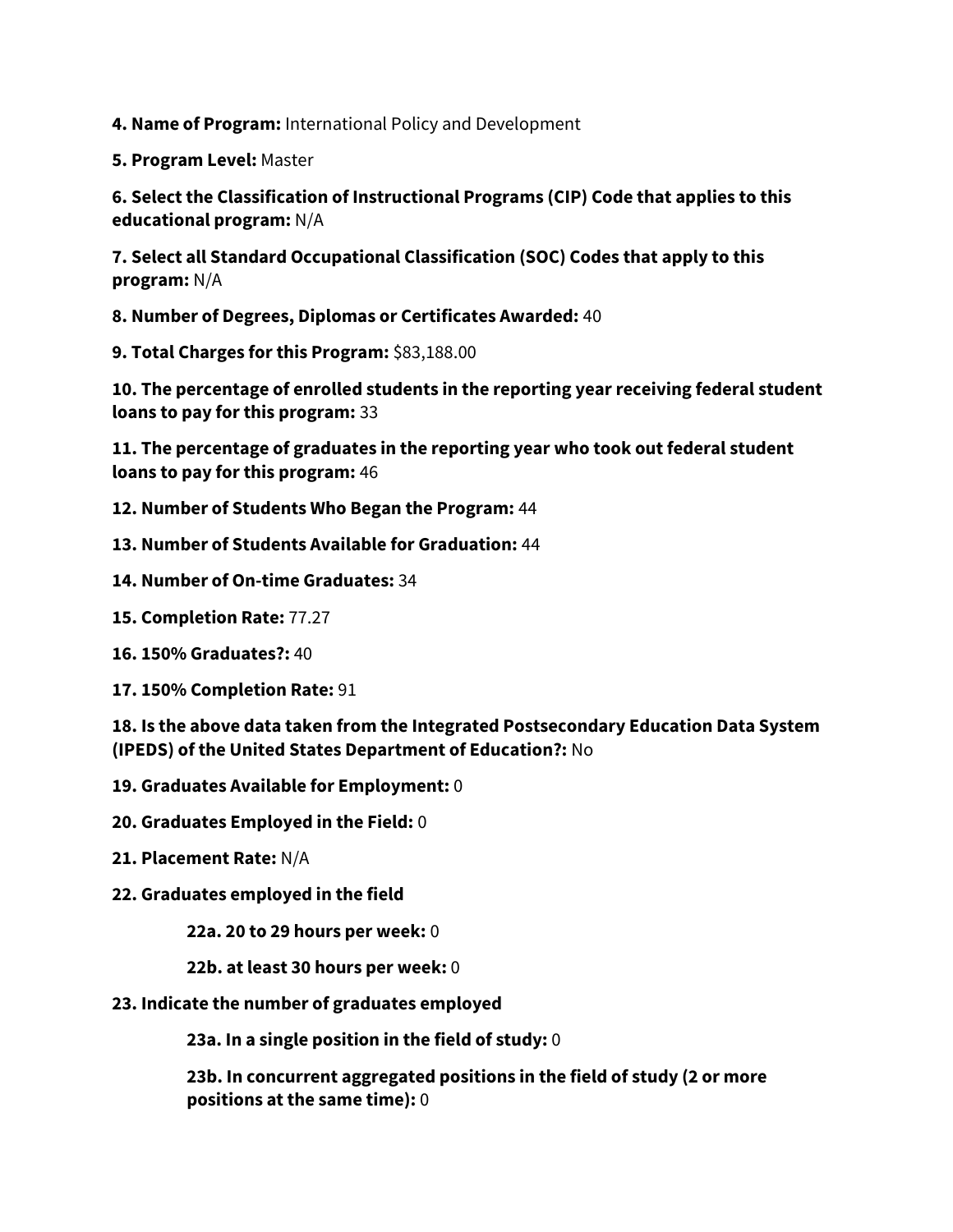**23c. Freelance/self-employed:** 0

**23d. By the institution or an employer owned by the institution, or an employer who shares ownership with the institution:** 0

**24. Does this "Program" lead to a certificate or degree related to one or more of the following allied health professionals that requires clinical training?:** No

**26. Does this educational program lead to an occupation that requires State licensing?** No

**43. Graduates Available for Employment:** 0

**44. Graduates Employed in the Field:** 0

**45. Graduates Employed in the Field Reported receiving the following Salary or Wage:**

- **\$0 - \$5,000:** 0
- **\$5,001 - \$10,000:** 0
- **\$10,001 - \$15,000:** 0
- **\$15,001 - \$20,000:** 0
- **\$20,001 - \$25,000:** 0
- **\$25,001 - \$30,000:** 0
- **\$30,001 - \$35,000:** 0
- **\$35,001 - \$40,000:** 0
- **\$40,001 - \$45,000:** 0
- **\$45,001 - \$50,000:** 0
- **\$50,001 - \$55,000:** 0
- **\$55,001 - \$60,000:** 0
- **\$60,001 - \$65,000:** 0
- **\$65,001 - \$70,000:** 0
- **\$70,001 - \$75,000:** 0
- **\$75,001 - \$80,000:** 0
- **\$80,001 - \$85,000:** 0
- **\$85,001 - \$90,000:** 0
- **\$90,001 - \$95,000:** 0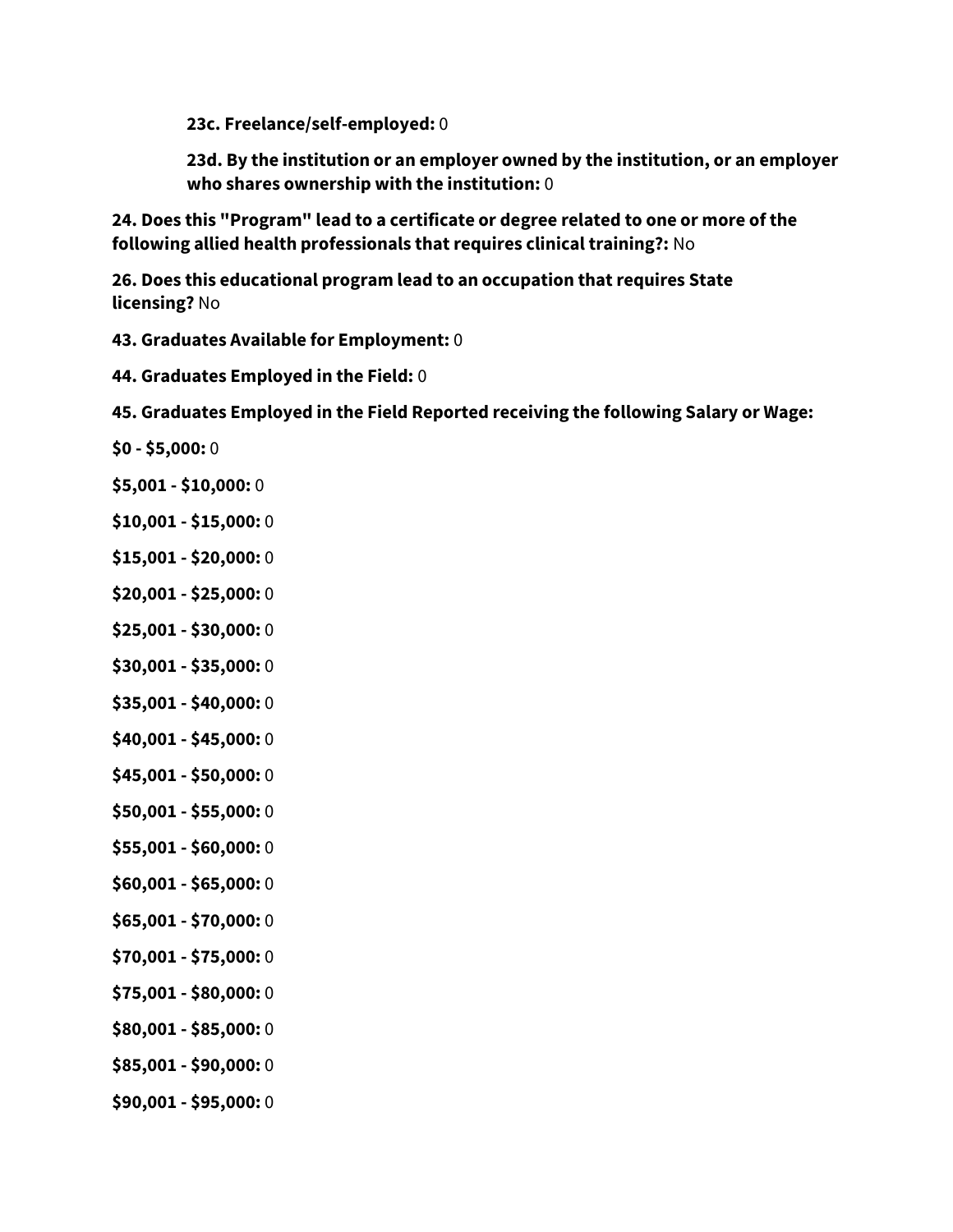**\$95,001 - \$100,000:** 0

**Over \$100,000:** 0

- **1. Report Year:** 2019
- **2. Institution Code:** 56429785
- **3. Institution Name:** Middlebury Institute of International Studies at Monterey
- **4. Name of Program:** International Management
- **5. Program Level:** Master

**6. Select the Classification of Instructional Programs (CIP) Code that applies to this educational program:** N/A

**7. Select all Standard Occupational Classification (SOC) Codes that apply to this program:** N/A

**8. Number of Degrees, Diplomas or Certificates Awarded:** 1

**9. Total Charges for this Program:** \$83,188.00

**10. The percentage of enrolled students in the reporting year receiving federal student loans to pay for this program:** 33

**11. The percentage of graduates in the reporting year who took out federal student loans to pay for this program:** 46

- **12. Number of Students Who Began the Program:** 1
- **13. Number of Students Available for Graduation:** 1
- **14. Number of On-time Graduates:** 0
- **15. Completion Rate:** 0
- **16. 150% Graduates?:** 0
- **17. 150% Completion Rate:** 0

**18. Is the above data taken from the Integrated Postsecondary Education Data System (IPEDS) of the United States Department of Education?:** No

- **19. Graduates Available for Employment:** 0
- **20. Graduates Employed in the Field:** 0
- **21. Placement Rate:** N/A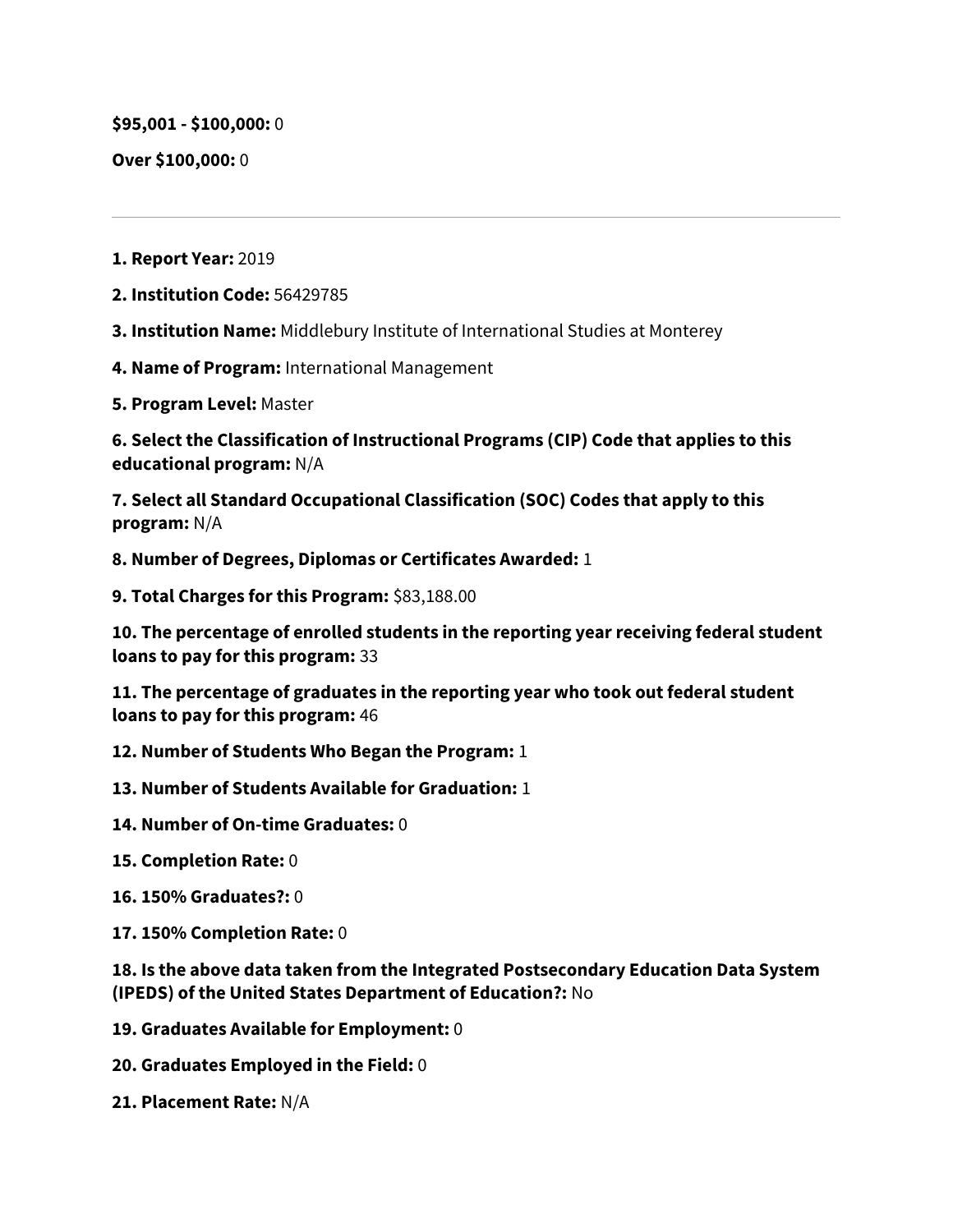#### **22. Graduates employed in the field**

**22a. 20 to 29 hours per week:** 0

**22b. at least 30 hours per week:** 0

## **23. Indicate the number of graduates employed**

**23a. In a single position in the field of study:** 0

**23b. In concurrent aggregated positions in the field of study (2 or more positions at the same time):** 0

**23c. Freelance/self-employed:** 0

**23d. By the institution or an employer owned by the institution, or an employer who shares ownership with the institution:** 0

**24. Does this "Program" lead to a certificate or degree related to one or more of the following allied health professionals that requires clinical training?:** No

**26. Does this educational program lead to an occupation that requires State licensing?** No

**43. Graduates Available for Employment:** 0

**44. Graduates Employed in the Field:** 0

**45. Graduates Employed in the Field Reported receiving the following Salary or Wage:**

- **\$0 - \$5,000:** 0
- **\$5,001 - \$10,000:** 0
- **\$10,001 - \$15,000:** 0
- **\$15,001 - \$20,000:** 0
- **\$20,001 - \$25,000:** 0
- **\$25,001 - \$30,000:** 0
- **\$30,001 - \$35,000:** 0
- **\$35,001 - \$40,000:** 0
- **\$40,001 - \$45,000:** 0
- **\$45,001 - \$50,000:** 0
- **\$50,001 - \$55,000:** 0
- **\$55,001 - \$60,000:** 0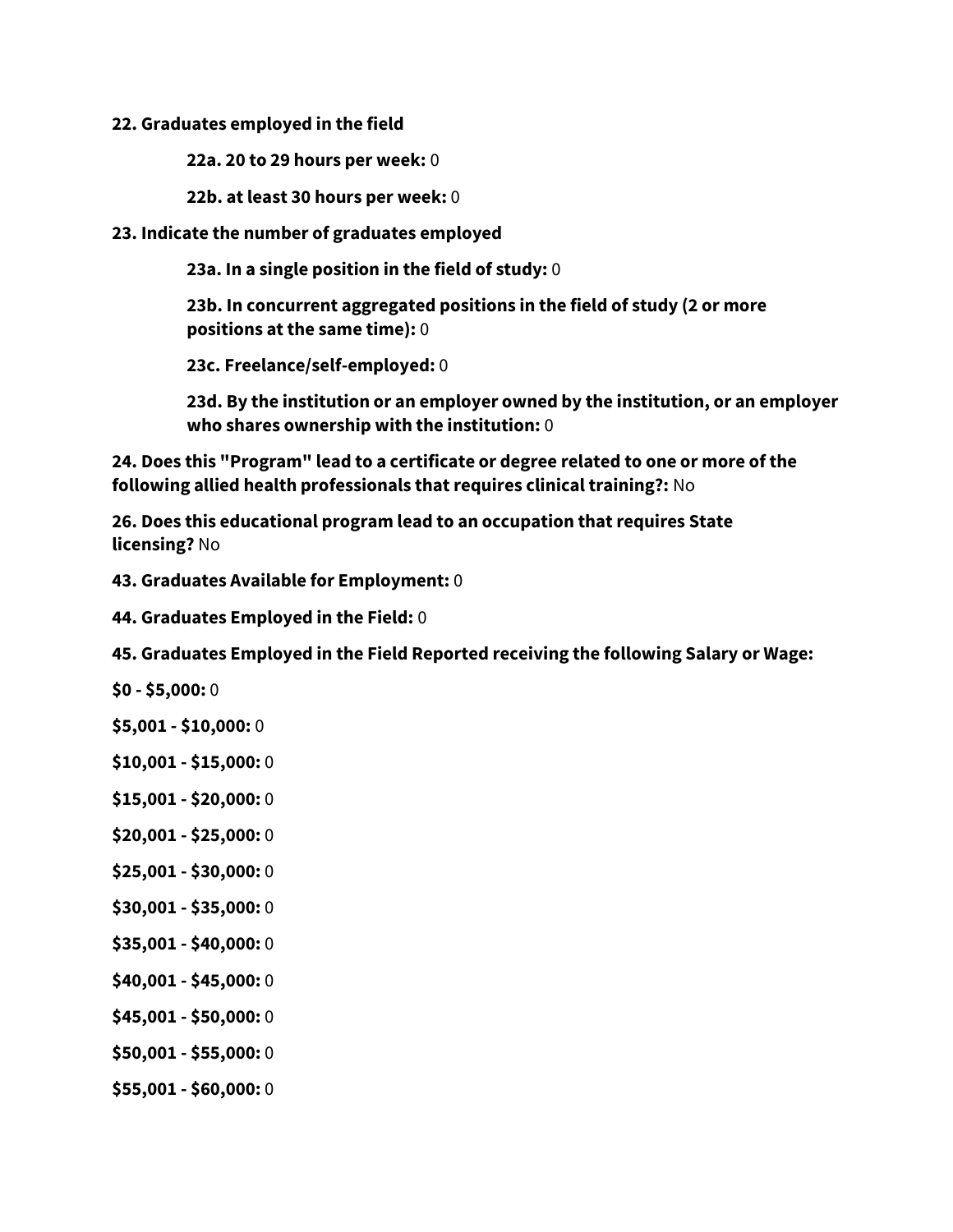- **\$60,001 - \$65,000:** 0
- **\$65,001 - \$70,000:** 0
- **\$70,001 - \$75,000:** 0
- **\$75,001 - \$80,000:** 0
- **\$80,001 - \$85,000:** 0
- **\$85,001 - \$90,000:** 0
- **\$90,001 - \$95,000:** 0
- **\$95,001 - \$100,000:** 0
- **Over \$100,000:** 0
- **1. Report Year:** 2019
- **2. Institution Code:** 56429785
- **3. Institution Name:** Middlebury Institute of International Studies at Monterey
- **4. Name of Program:** International Studies
- **5. Program Level:** Bachelor

**6. Select the Classification of Instructional Programs (CIP) Code that applies to this educational program:** N/A

**7. Select all Standard Occupational Classification (SOC) Codes that apply to this program:** N/A

**8. Number of Degrees, Diplomas or Certificates Awarded:** 1

**9. Total Charges for this Program:** \$83,188.00

**10. The percentage of enrolled students in the reporting year receiving federal student loans to pay for this program:** 33

**11. The percentage of graduates in the reporting year who took out federal student loans to pay for this program:** 46

**12. Number of Students Who Began the Program:** 1

- **13. Number of Students Available for Graduation:** 1
- **14. Number of On-time Graduates:** 0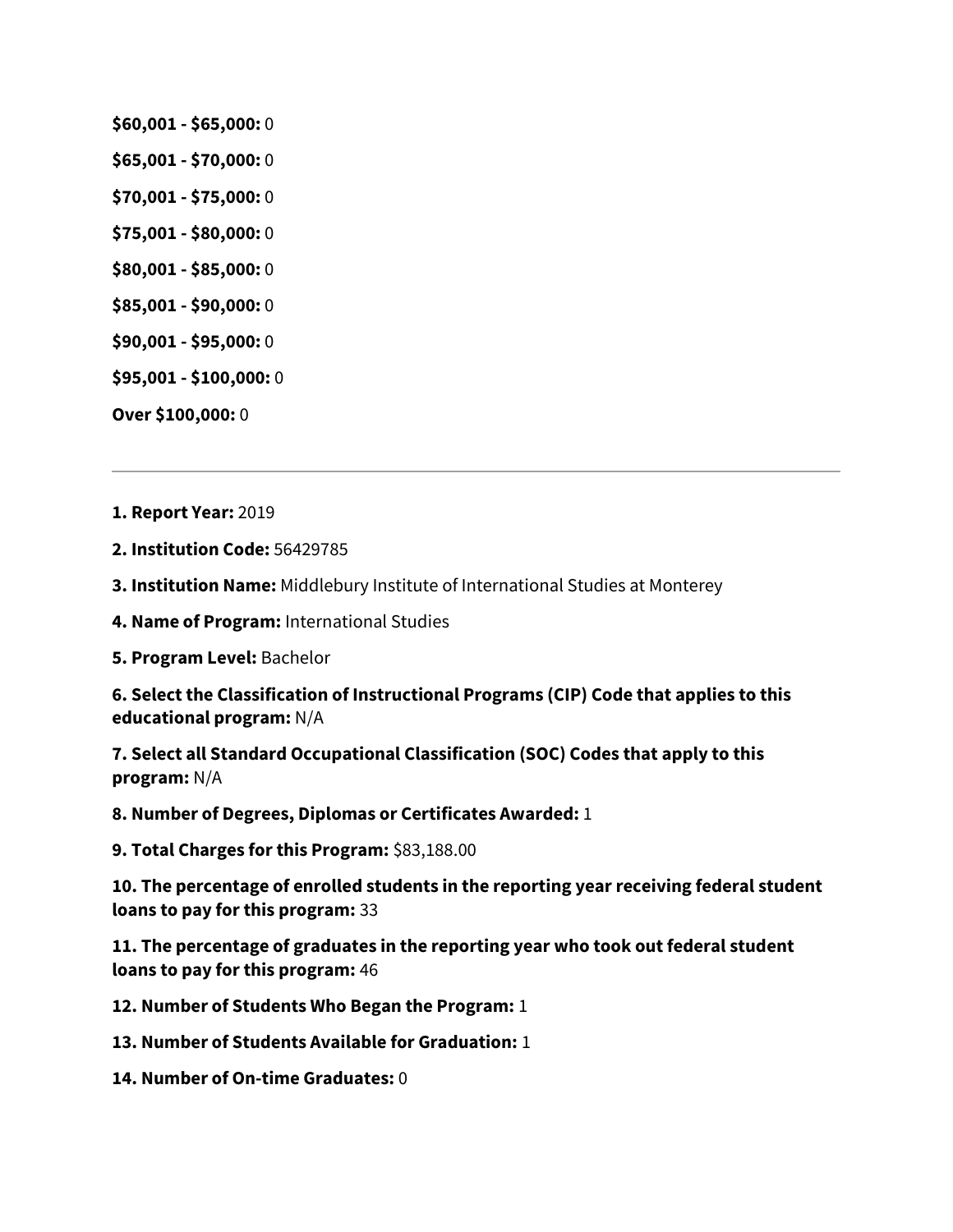**15. Completion Rate:** 0

**16. 150% Graduates?:** 0

**17. 150% Completion Rate:** 0

**18. Is the above data taken from the Integrated Postsecondary Education Data System (IPEDS) of the United States Department of Education?:** No

**19. Graduates Available for Employment:** 0

**20. Graduates Employed in the Field:** 0

- **21. Placement Rate:** N/A
- **22. Graduates employed in the field**

**22a. 20 to 29 hours per week:** 0

**22b. at least 30 hours per week:** 0

**23. Indicate the number of graduates employed**

**23a. In a single position in the field of study:** 0

**23b. In concurrent aggregated positions in the field of study (2 or more positions at the same time):** 0

**23c. Freelance/self-employed:** 0

**23d. By the institution or an employer owned by the institution, or an employer who shares ownership with the institution:** 0

**24. Does this "Program" lead to a certificate or degree related to one or more of the following allied health professionals that requires clinical training?:** No

**26. Does this educational program lead to an occupation that requires State licensing?** No

**43. Graduates Available for Employment:** 0

**44. Graduates Employed in the Field:** 0

**45. Graduates Employed in the Field Reported receiving the following Salary or Wage:**

**\$0 - \$5,000:** 0

**\$5,001 - \$10,000:** 0

- **\$10,001 - \$15,000:** 0
- **\$15,001 - \$20,000:** 0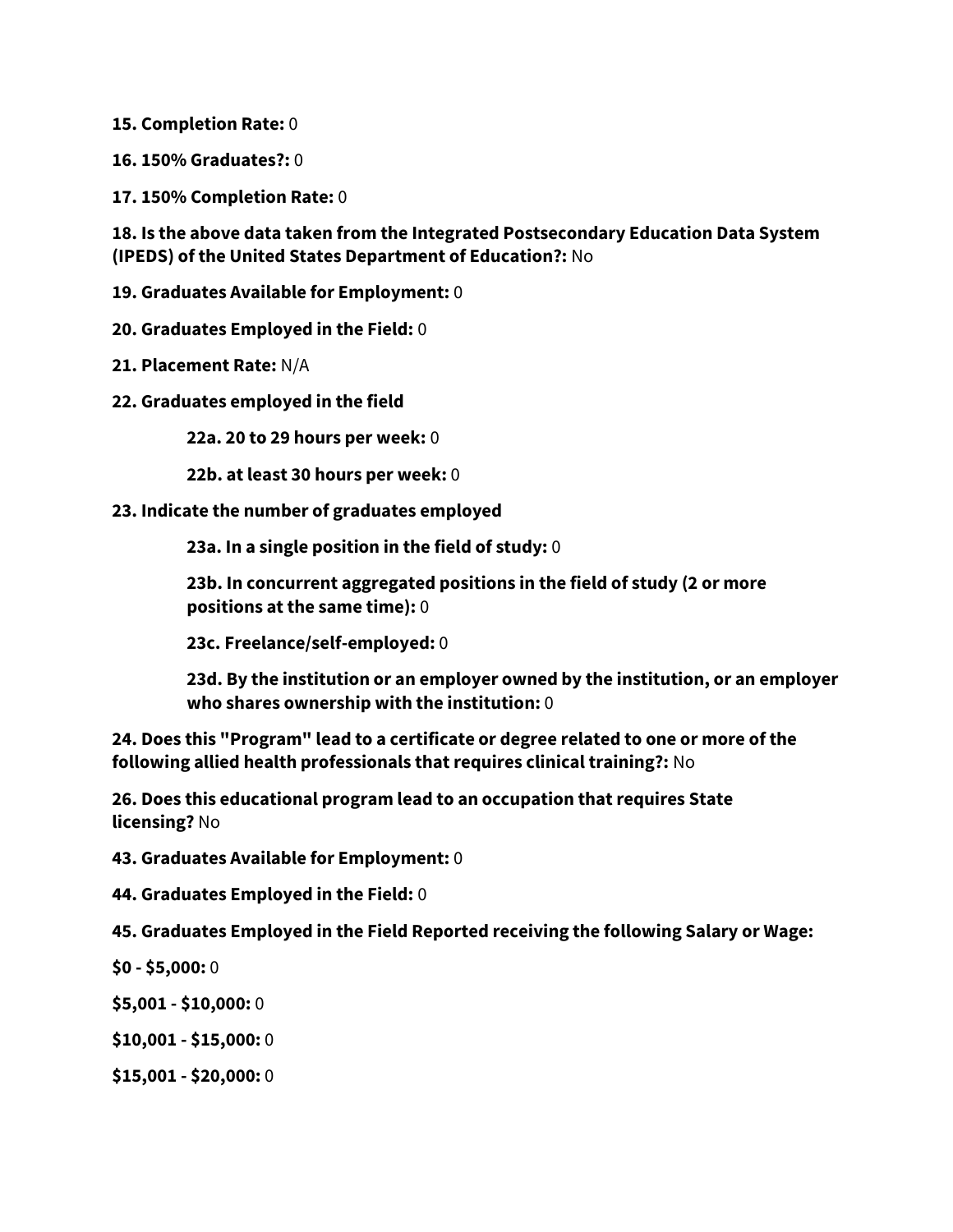- **\$20,001 - \$25,000:** 0
- **\$25,001 - \$30,000:** 0
- **\$30,001 - \$35,000:** 0
- **\$35,001 - \$40,000:** 0
- **\$40,001 - \$45,000:** 0
- **\$45,001 - \$50,000:** 0
- **\$50,001 - \$55,000:** 0
- **\$55,001 - \$60,000:** 0
- **\$60,001 - \$65,000:** 0
- **\$65,001 - \$70,000:** 0
- **\$70,001 - \$75,000:** 0
- **\$75,001 - \$80,000:** 0
- **\$80,001 - \$85,000:** 0
- **\$85,001 - \$90,000:** 0
- **\$90,001 - \$95,000:** 0
- **\$95,001 - \$100,000:** 0

**Over \$100,000:** 0

**1. Report Year:** 2019

- **2. Institution Code:** 56429785
- **3. Institution Name:** Middlebury Institute of International Studies at Monterey
- **4. Name of Program:** International Policy
- **5. Program Level:** Bachelor

**6. Select the Classification of Instructional Programs (CIP) Code that applies to this educational program:** N/A

**7. Select all Standard Occupational Classification (SOC) Codes that apply to this program:** N/A

**8. Number of Degrees, Diplomas or Certificates Awarded:** 5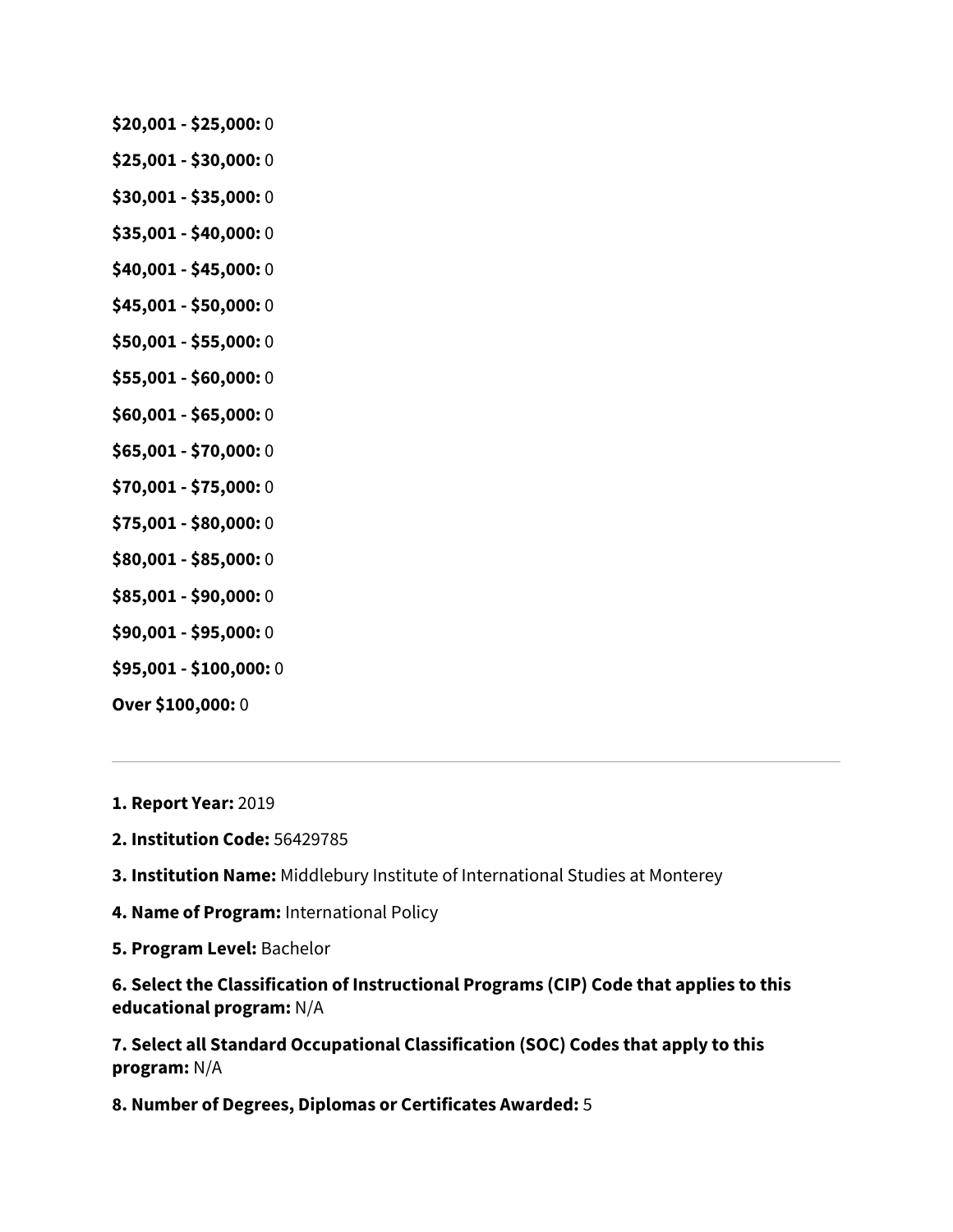**9. Total Charges for this Program:** \$83,188.00

**10. The percentage of enrolled students in the reporting year receiving federal student loans to pay for this program:** 33

**11. The percentage of graduates in the reporting year who took out federal student loans to pay for this program:** 46

- **12. Number of Students Who Began the Program:** 11
- **13. Number of Students Available for Graduation:** 11
- **14. Number of On-time Graduates:** 4
- **15. Completion Rate:** 36.36
- **16. 150% Graduates?:** 5
- **17. 150% Completion Rate:** 45

**18. Is the above data taken from the Integrated Postsecondary Education Data System (IPEDS) of the United States Department of Education?:** No

- **19. Graduates Available for Employment:** 0
- **20. Graduates Employed in the Field:** 0
- **21. Placement Rate:** N/A
- **22. Graduates employed in the field**

**22a. 20 to 29 hours per week:** 0

- **22b. at least 30 hours per week:** 0
- **23. Indicate the number of graduates employed**

**23a. In a single position in the field of study:** 0

**23b. In concurrent aggregated positions in the field of study (2 or more positions at the same time):** 0

**23c. Freelance/self-employed:** 0

**23d. By the institution or an employer owned by the institution, or an employer who shares ownership with the institution:** 0

**24. Does this "Program" lead to a certificate or degree related to one or more of the following allied health professionals that requires clinical training?:** No

**26. Does this educational program lead to an occupation that requires State licensing?** No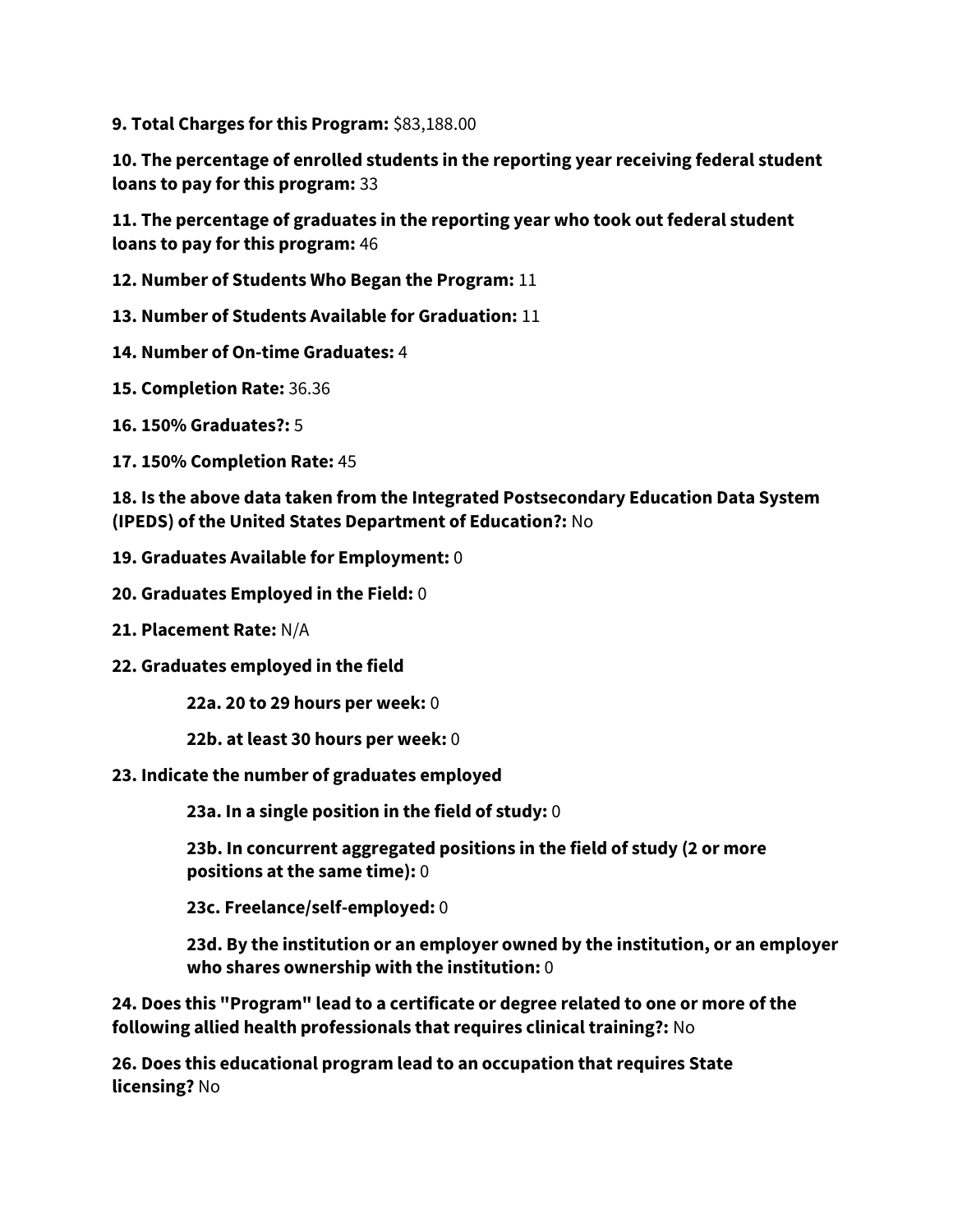- **43. Graduates Available for Employment:** 0
- **44. Graduates Employed in the Field:** 0
- **45. Graduates Employed in the Field Reported receiving the following Salary or Wage:**
- **\$0 - \$5,000:** 0
- **\$5,001 - \$10,000:** 0
- **\$10,001 - \$15,000:** 0
- **\$15,001 - \$20,000:** 0
- **\$20,001 - \$25,000:** 0
- **\$25,001 - \$30,000:** 0
- **\$30,001 - \$35,000:** 0
- **\$35,001 - \$40,000:** 0
- **\$40,001 - \$45,000:** 0
- **\$45,001 - \$50,000:** 0
- **\$50,001 - \$55,000:** 0
- **\$55,001 - \$60,000:** 0
- **\$60,001 - \$65,000:** 0
- **\$65,001 - \$70,000:** 0
- **\$70,001 - \$75,000:** 0
- **\$75,001 - \$80,000:** 0
- **\$80,001 - \$85,000:** 0
- **\$85,001 - \$90,000:** 0
- **\$90,001 - \$95,000:** 0
- **\$95,001 - \$100,000:** 0
- **Over \$100,000:** 0
- **1. Report Year:** 2019
- **2. Institution Code:** 56429785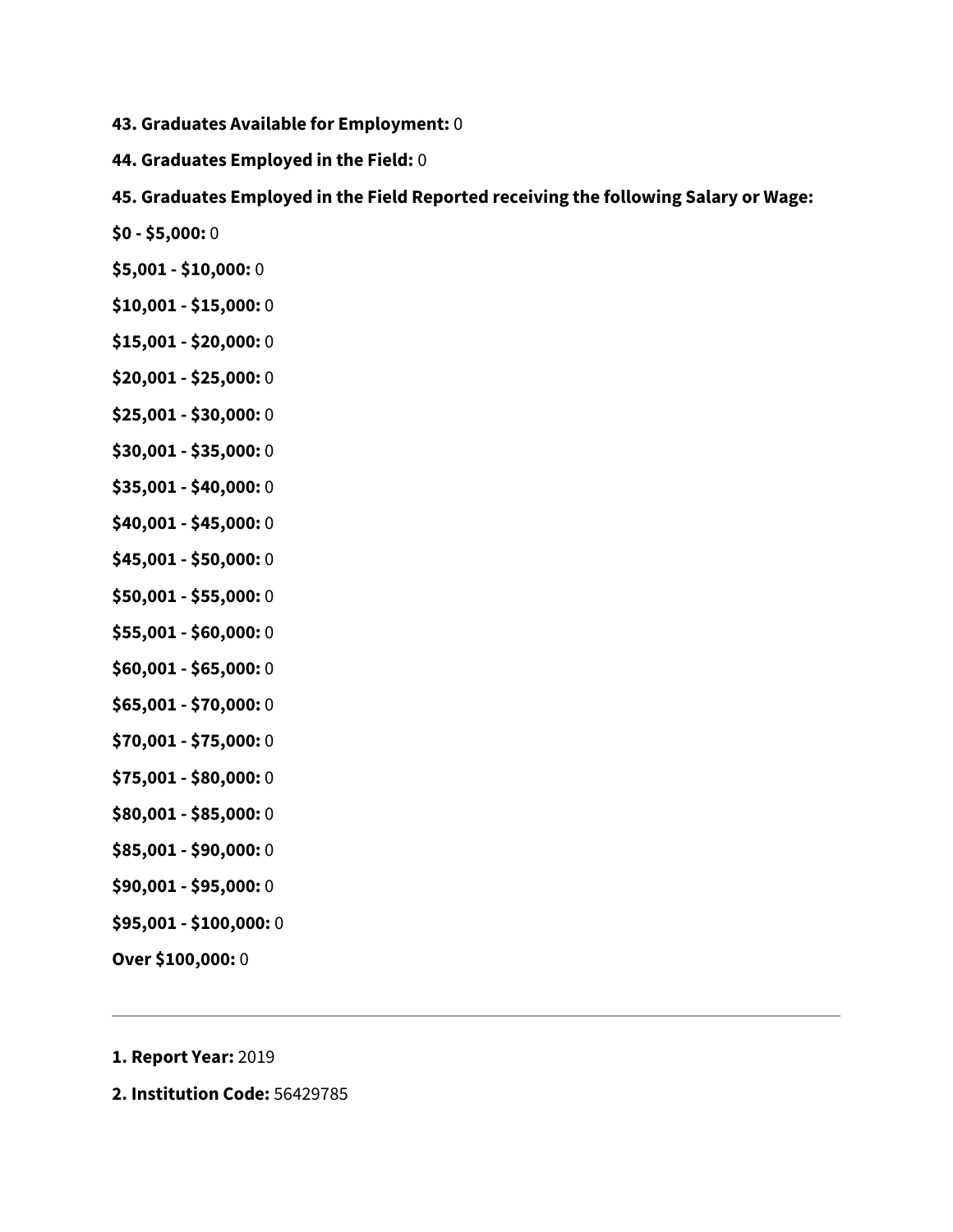**3. Institution Name:** Middlebury Institute of International Studies at Monterey

**4. Name of Program:** Conference Interpretation

**5. Program Level:** Master

**6. Select the Classification of Instructional Programs (CIP) Code that applies to this educational program:** N/A

**7. Select all Standard Occupational Classification (SOC) Codes that apply to this program:** N/A

**8. Number of Degrees, Diplomas or Certificates Awarded:** 19

**9. Total Charges for this Program:** \$83,188.00

**10. The percentage of enrolled students in the reporting year receiving federal student loans to pay for this program:** 33

**11. The percentage of graduates in the reporting year who took out federal student loans to pay for this program:** 46

**12. Number of Students Who Began the Program:** 21

- **13. Number of Students Available for Graduation:** 21
- **14. Number of On-time Graduates:** 13
- **15. Completion Rate:** 61.9
- **16. 150% Graduates?:** 18
- **17. 150% Completion Rate:** 86

**18. Is the above data taken from the Integrated Postsecondary Education Data System (IPEDS) of the United States Department of Education?:** No

- **19. Graduates Available for Employment:** 0
- **20. Graduates Employed in the Field:** 0
- **21. Placement Rate:** N/A
- **22. Graduates employed in the field**

**22a. 20 to 29 hours per week:** 0

**22b. at least 30 hours per week:** 0

**23. Indicate the number of graduates employed**

**23a. In a single position in the field of study:** 0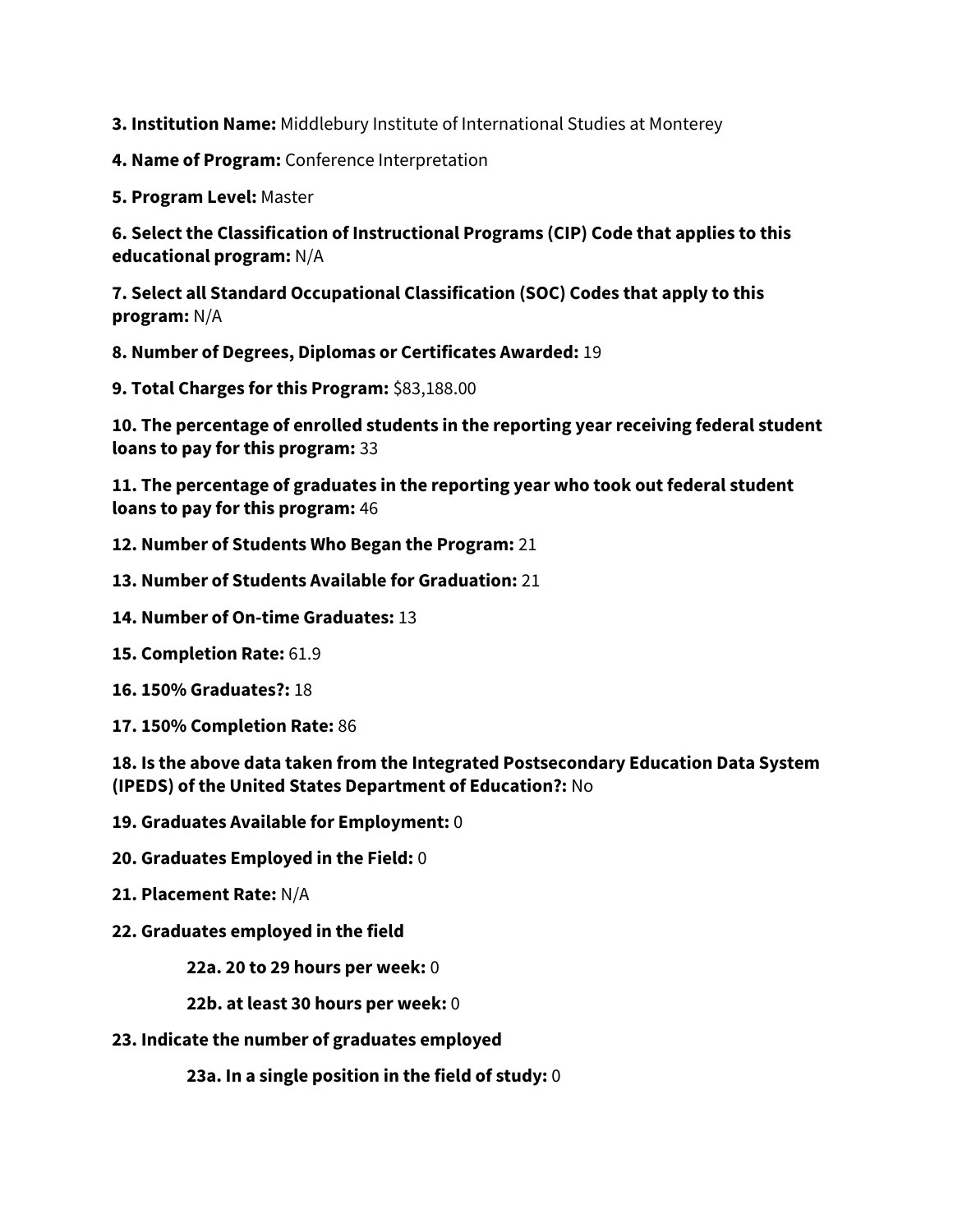**23b. In concurrent aggregated positions in the field of study (2 or more positions at the same time):** 0

**23c. Freelance/self-employed:** 0

**23d. By the institution or an employer owned by the institution, or an employer who shares ownership with the institution:** 0

**24. Does this "Program" lead to a certificate or degree related to one or more of the following allied health professionals that requires clinical training?:** No

**26. Does this educational program lead to an occupation that requires State licensing?** No

**43. Graduates Available for Employment:** 0

**44. Graduates Employed in the Field:** 0

**45. Graduates Employed in the Field Reported receiving the following Salary or Wage:**

- **\$0 - \$5,000:** 0
- **\$5,001 - \$10,000:** 0
- **\$10,001 - \$15,000:** 0
- **\$15,001 - \$20,000:** 0
- **\$20,001 - \$25,000:** 0
- **\$25,001 - \$30,000:** 0
- **\$30,001 - \$35,000:** 0
- **\$35,001 - \$40,000:** 0
- **\$40,001 - \$45,000:** 0
- **\$45,001 - \$50,000:** 0
- **\$50,001 - \$55,000:** 0
- **\$55,001 - \$60,000:** 0
- **\$60,001 - \$65,000:** 0
- **\$65,001 - \$70,000:** 0
- **\$70,001 - \$75,000:** 0
- **\$75,001 - \$80,000:** 0
- **\$80,001 - \$85,000:** 0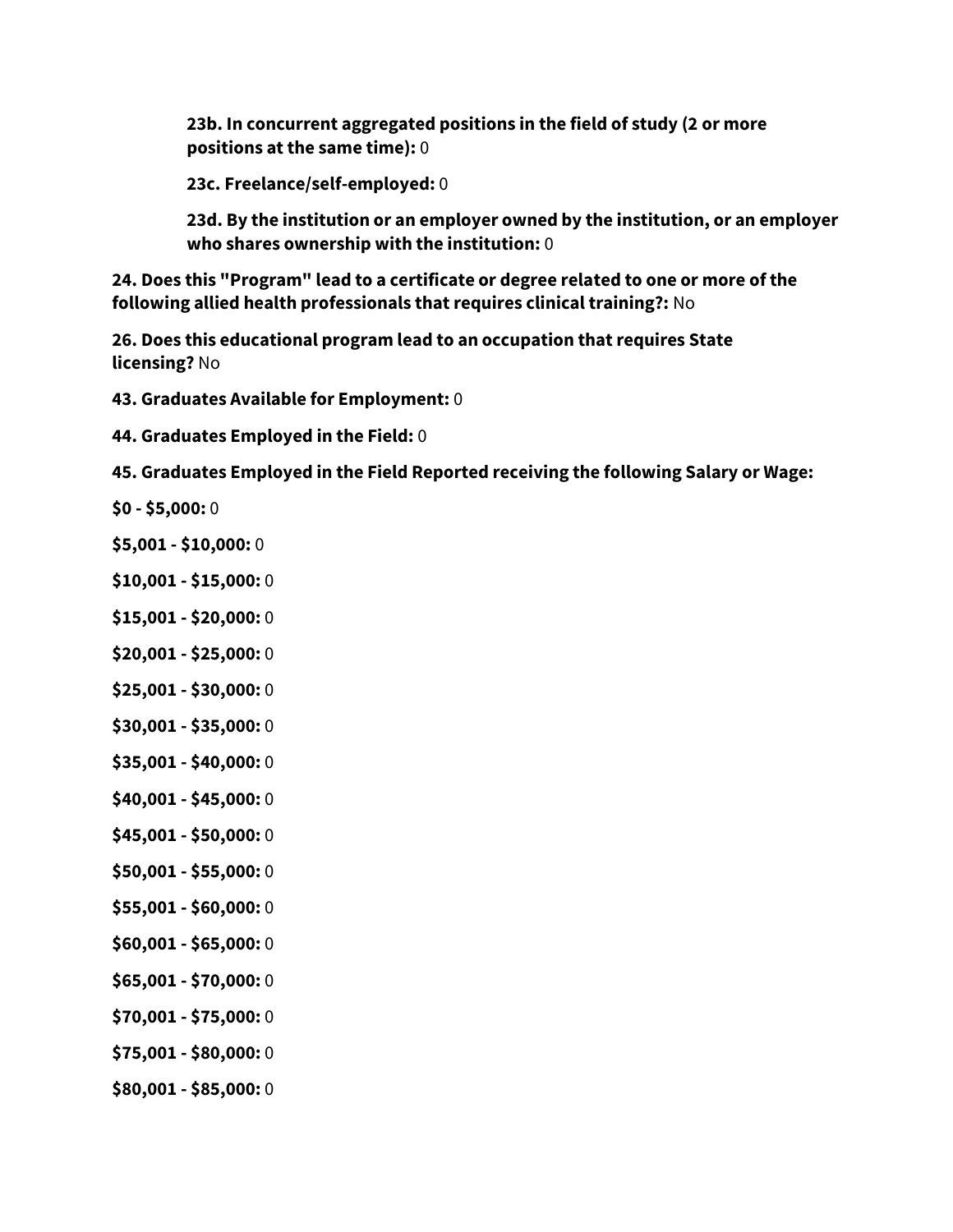**\$85,001 - \$90,000:** 0

**\$90,001 - \$95,000:** 0

**\$95,001 - \$100,000:** 0

**Over \$100,000:** 0

**1. Report Year:** 2019

**2. Institution Code:** 56429785

**3. Institution Name:** Middlebury Institute of International Studies at Monterey

**4. Name of Program:** Translation and Localization Management

**5. Program Level:** Master

**6. Select the Classification of Instructional Programs (CIP) Code that applies to this educational program:** N/A

**7. Select all Standard Occupational Classification (SOC) Codes that apply to this program:** N/A

**8. Number of Degrees, Diplomas or Certificates Awarded:** 52

**9. Total Charges for this Program:** \$83,188.00

**10. The percentage of enrolled students in the reporting year receiving federal student loans to pay for this program:** 33

**11. The percentage of graduates in the reporting year who took out federal student loans to pay for this program:** 46

**12. Number of Students Who Began the Program:** 54

**13. Number of Students Available for Graduation:** 54

- **14. Number of On-time Graduates:** 48
- **15. Completion Rate:** 88.89
- **16. 150% Graduates?:** 50
- **17. 150% Completion Rate:** 93

**18. Is the above data taken from the Integrated Postsecondary Education Data System (IPEDS) of the United States Department of Education?:** No

**19. Graduates Available for Employment:** 0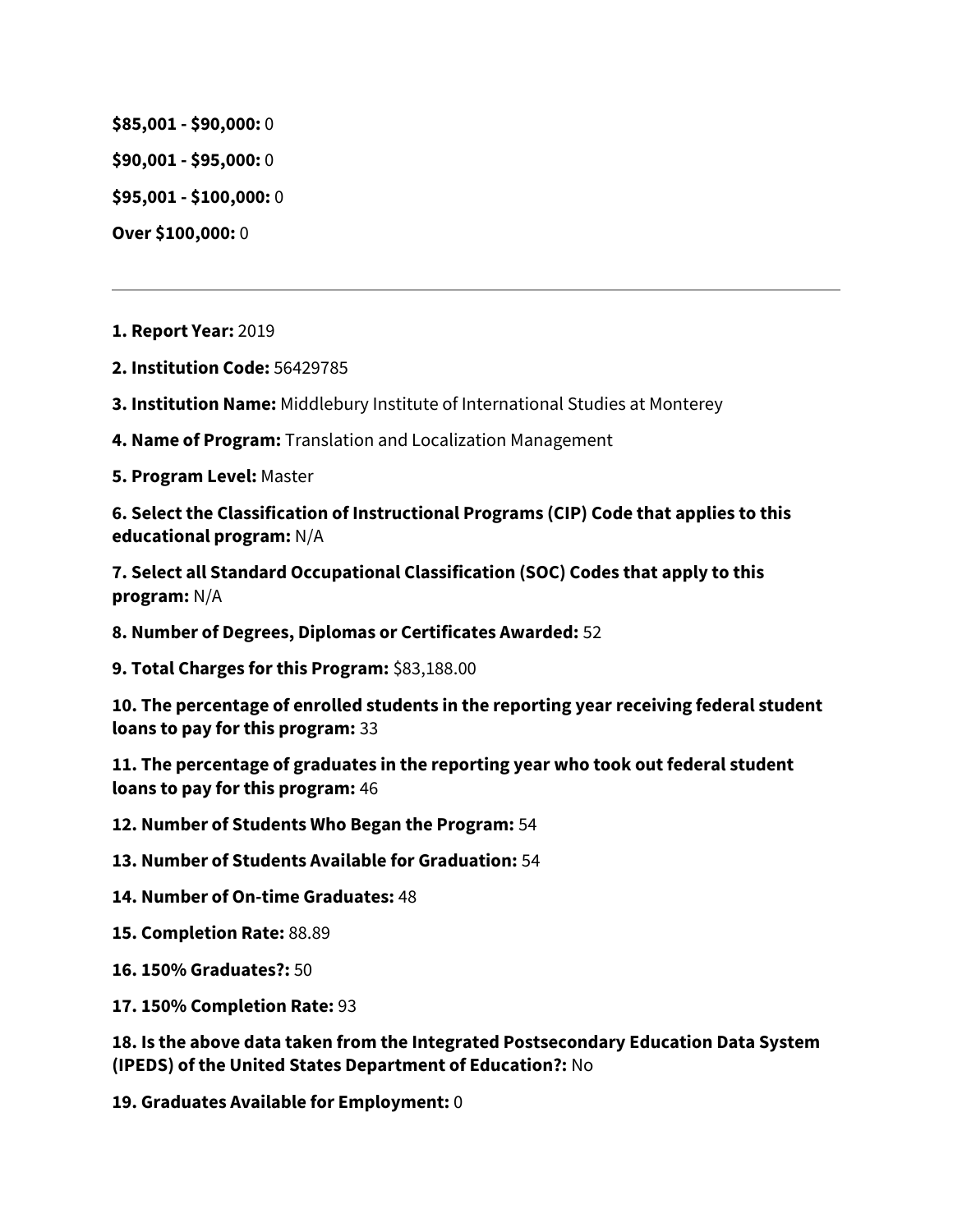**20. Graduates Employed in the Field:** 0

- **21. Placement Rate:** N/A
- **22. Graduates employed in the field**

**22a. 20 to 29 hours per week:** 0

**22b. at least 30 hours per week:** 0

**23. Indicate the number of graduates employed**

**23a. In a single position in the field of study:** 0

**23b. In concurrent aggregated positions in the field of study (2 or more positions at the same time):** 0

**23c. Freelance/self-employed:** 0

**23d. By the institution or an employer owned by the institution, or an employer who shares ownership with the institution:** 0

**24. Does this "Program" lead to a certificate or degree related to one or more of the following allied health professionals that requires clinical training?:** No

**26. Does this educational program lead to an occupation that requires State licensing?** No

**43. Graduates Available for Employment:** 0

**44. Graduates Employed in the Field:** 0

**45. Graduates Employed in the Field Reported receiving the following Salary or Wage:**

- **\$0 - \$5,000:** 0
- **\$5,001 - \$10,000:** 0
- **\$10,001 - \$15,000:** 0
- **\$15,001 - \$20,000:** 0
- **\$20,001 - \$25,000:** 0
- **\$25,001 - \$30,000:** 0
- **\$30,001 - \$35,000:** 0
- **\$35,001 - \$40,000:** 0
- **\$40,001 - \$45,000:** 0
- **\$45,001 - \$50,000:** 0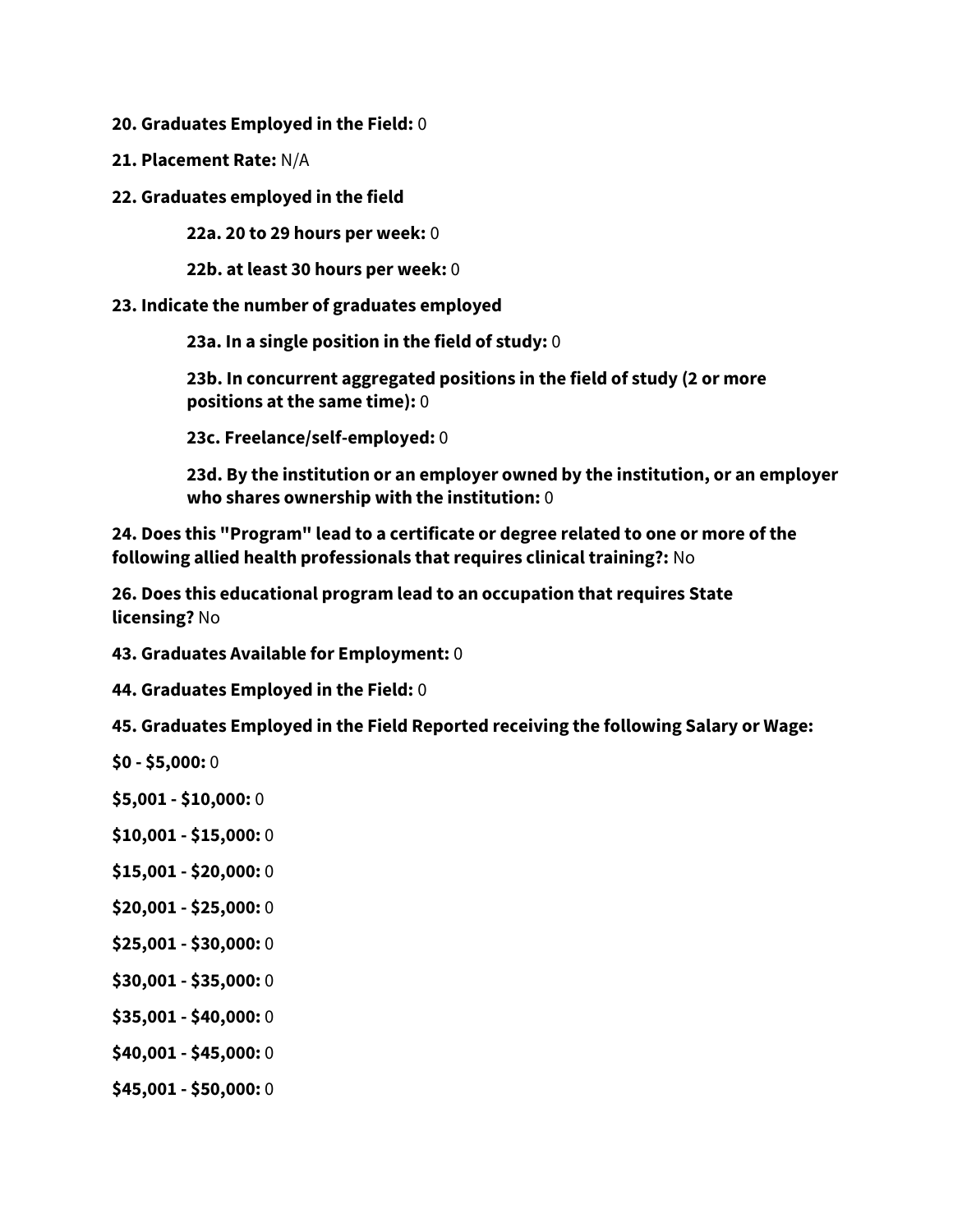- **\$50,001 - \$55,000:** 0
- **\$55,001 - \$60,000:** 0
- **\$60,001 - \$65,000:** 0
- **\$65,001 - \$70,000:** 0
- **\$70,001 - \$75,000:** 0
- **\$75,001 - \$80,000:** 0
- **\$80,001 - \$85,000:** 0
- **\$85,001 - \$90,000:** 0
- **\$90,001 - \$95,000:** 0
- **\$95,001 - \$100,000:** 0

**Over \$100,000:** 0

**1. Report Year:** 2019

**2. Institution Code:** 56429785

**3. Institution Name:** Middlebury Institute of International Studies at Monterey

**4. Name of Program:** Translation

**5. Program Level:** Master

**6. Select the Classification of Instructional Programs (CIP) Code that applies to this educational program:** N/A

**7. Select all Standard Occupational Classification (SOC) Codes that apply to this program:** N/A

**8. Number of Degrees, Diplomas or Certificates Awarded:** 23

**9. Total Charges for this Program:** \$83,188.00

**10. The percentage of enrolled students in the reporting year receiving federal student loans to pay for this program:** 33

**11. The percentage of graduates in the reporting year who took out federal student loans to pay for this program:** 46

**12. Number of Students Who Began the Program:** 25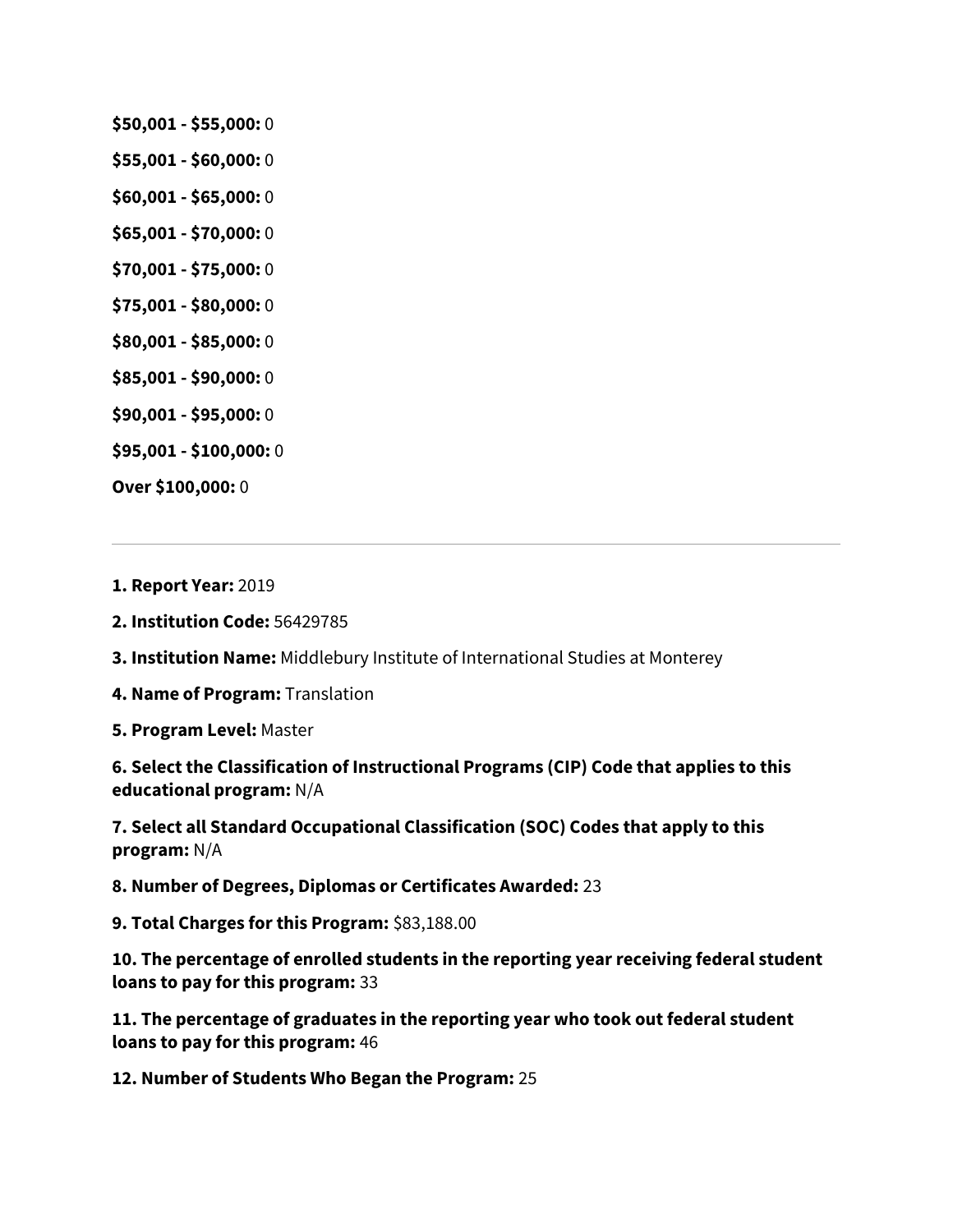- **13. Number of Students Available for Graduation:** 25
- **14. Number of On-time Graduates:** 18
- **15. Completion Rate:** 72
- **16. 150% Graduates?:** 21
- **17. 150% Completion Rate:** 84

**18. Is the above data taken from the Integrated Postsecondary Education Data System (IPEDS) of the United States Department of Education?:** No

- **19. Graduates Available for Employment:** 0
- **20. Graduates Employed in the Field:** 0
- **21. Placement Rate:** N/A
- **22. Graduates employed in the field**

**22a. 20 to 29 hours per week:** 0

**22b. at least 30 hours per week:** 0

**23. Indicate the number of graduates employed**

**23a. In a single position in the field of study:** 0

**23b. In concurrent aggregated positions in the field of study (2 or more positions at the same time):** 0

**23c. Freelance/self-employed:** 0

**23d. By the institution or an employer owned by the institution, or an employer who shares ownership with the institution:** 0

**24. Does this "Program" lead to a certificate or degree related to one or more of the following allied health professionals that requires clinical training?:** No

**26. Does this educational program lead to an occupation that requires State licensing?** No

**43. Graduates Available for Employment:** 0

**44. Graduates Employed in the Field:** 0

**45. Graduates Employed in the Field Reported receiving the following Salary or Wage:**

**\$0 - \$5,000:** 0

**\$5,001 - \$10,000:** 0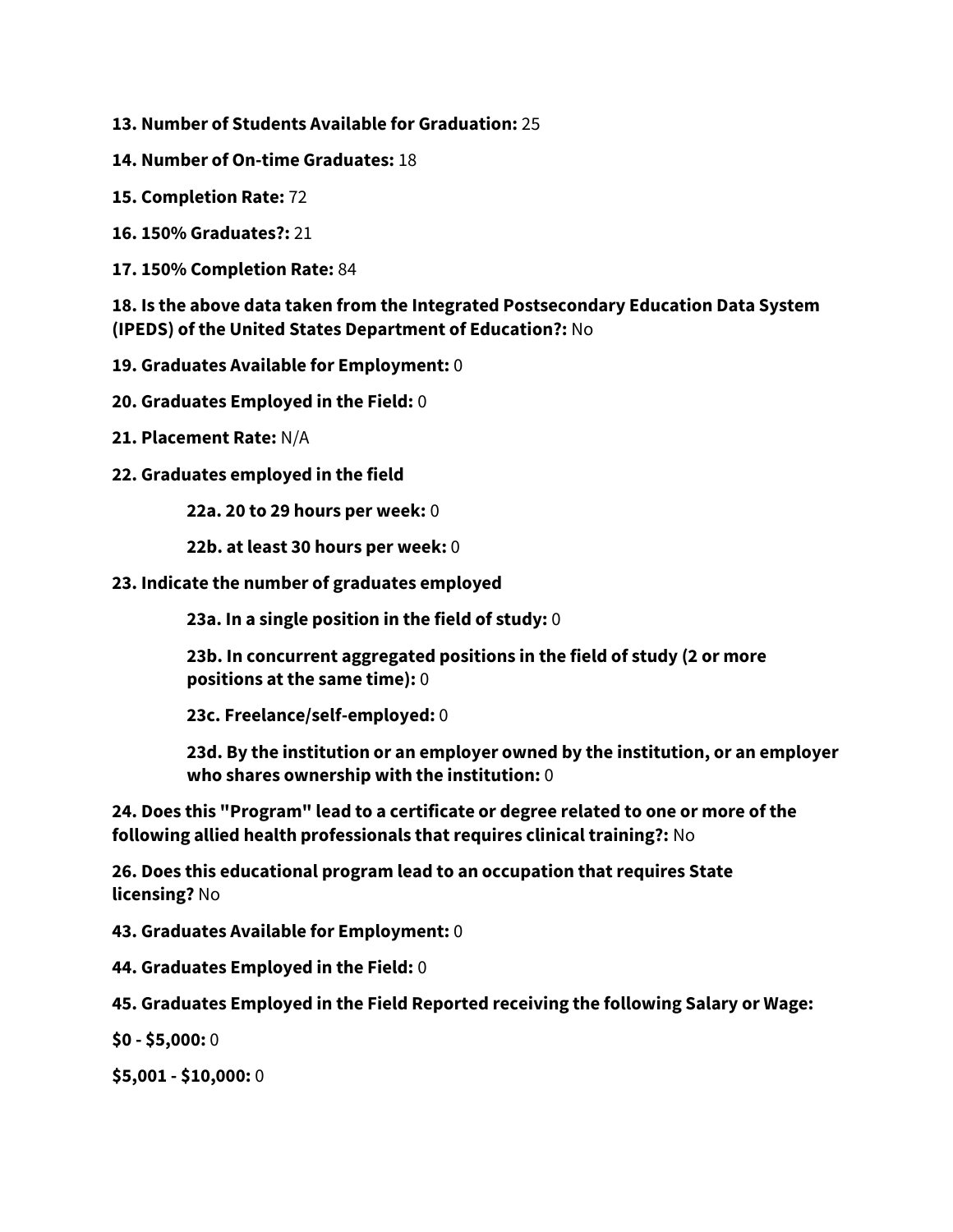- **\$10,001 - \$15,000:** 0
- **\$15,001 - \$20,000:** 0
- **\$20,001 - \$25,000:** 0
- **\$25,001 - \$30,000:** 0
- **\$30,001 - \$35,000:** 0
- **\$35,001 - \$40,000:** 0
- **\$40,001 - \$45,000:** 0
- **\$45,001 - \$50,000:** 0
- **\$50,001 - \$55,000:** 0
- **\$55,001 - \$60,000:** 0
- **\$60,001 - \$65,000:** 0
- **\$65,001 - \$70,000:** 0
- **\$70,001 - \$75,000:** 0
- **\$75,001 - \$80,000:** 0
- **\$80,001 - \$85,000:** 0
- **\$85,001 - \$90,000:** 0
- **\$90,001 - \$95,000:** 0
- **\$95,001 - \$100,000:** 0
- **Over \$100,000:** 0
- **1. Report Year:** 2019
- **2. Institution Code:** 56429785
- **3. Institution Name:** Middlebury Institute of International Studies at Monterey
- **4. Name of Program:** TESOL
- **5. Program Level:** Master

**6. Select the Classification of Instructional Programs (CIP) Code that applies to this educational program:** N/A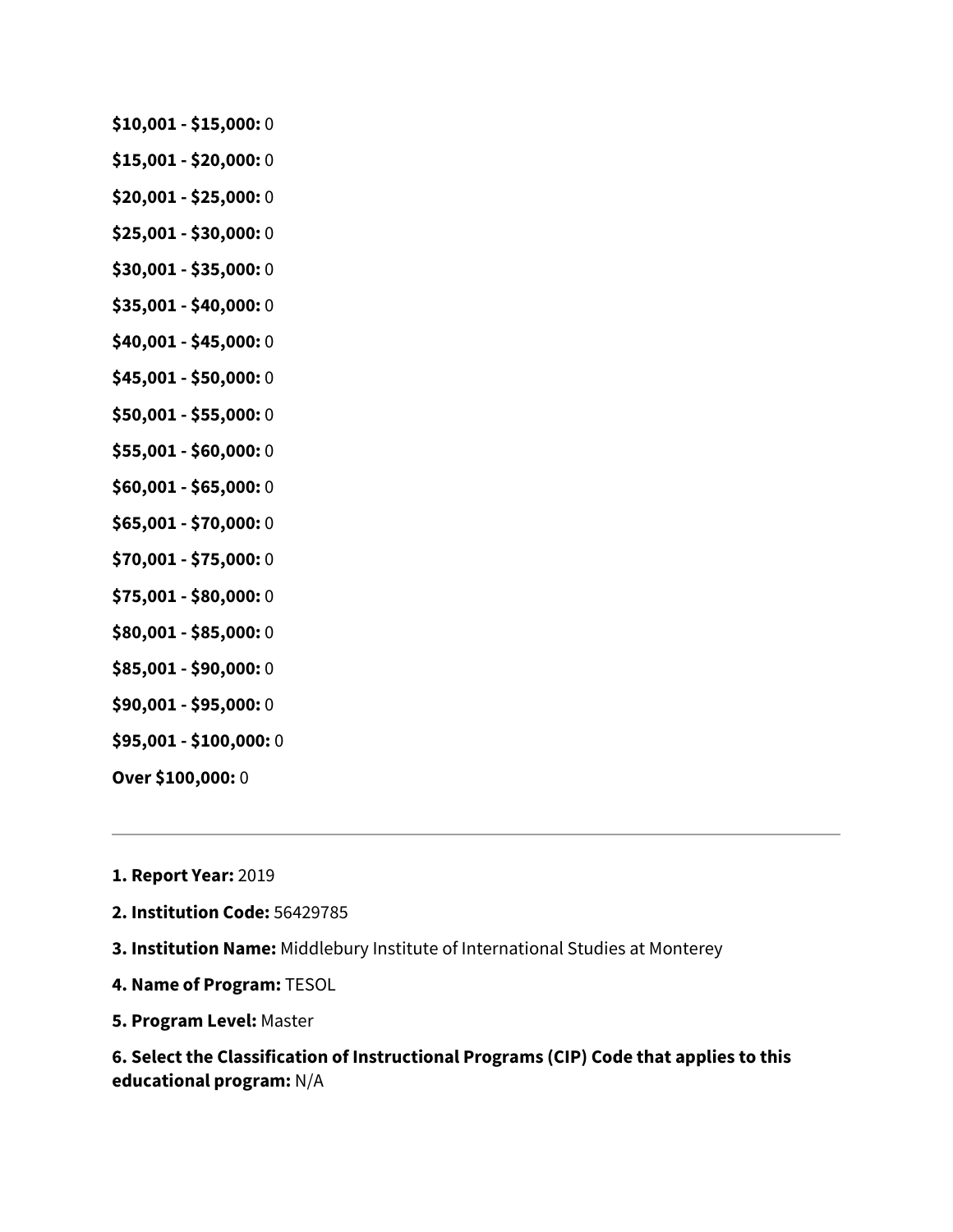**7. Select all Standard Occupational Classification (SOC) Codes that apply to this program:** N/A

**8. Number of Degrees, Diplomas or Certificates Awarded:** 6

**9. Total Charges for this Program:** \$57,434.00

**10. The percentage of enrolled students in the reporting year receiving federal student loans to pay for this program:** 33

**11. The percentage of graduates in the reporting year who took out federal student loans to pay for this program:** 46

**12. Number of Students Who Began the Program:** 9

**13. Number of Students Available for Graduation:** 9

**14. Number of On-time Graduates:** 4

**15. Completion Rate:** 44.44

**16. 150% Graduates?:** 4

**17. 150% Completion Rate:** 44

**18. Is the above data taken from the Integrated Postsecondary Education Data System (IPEDS) of the United States Department of Education?:** No

- **19. Graduates Available for Employment:** 0
- **20. Graduates Employed in the Field:** 0
- **21. Placement Rate:** N/A
- **22. Graduates employed in the field**

**22a. 20 to 29 hours per week:** 0

**22b. at least 30 hours per week:** 0

**23. Indicate the number of graduates employed**

**23a. In a single position in the field of study:** 0

**23b. In concurrent aggregated positions in the field of study (2 or more positions at the same time):** 0

**23c. Freelance/self-employed:** 0

**23d. By the institution or an employer owned by the institution, or an employer who shares ownership with the institution:** 0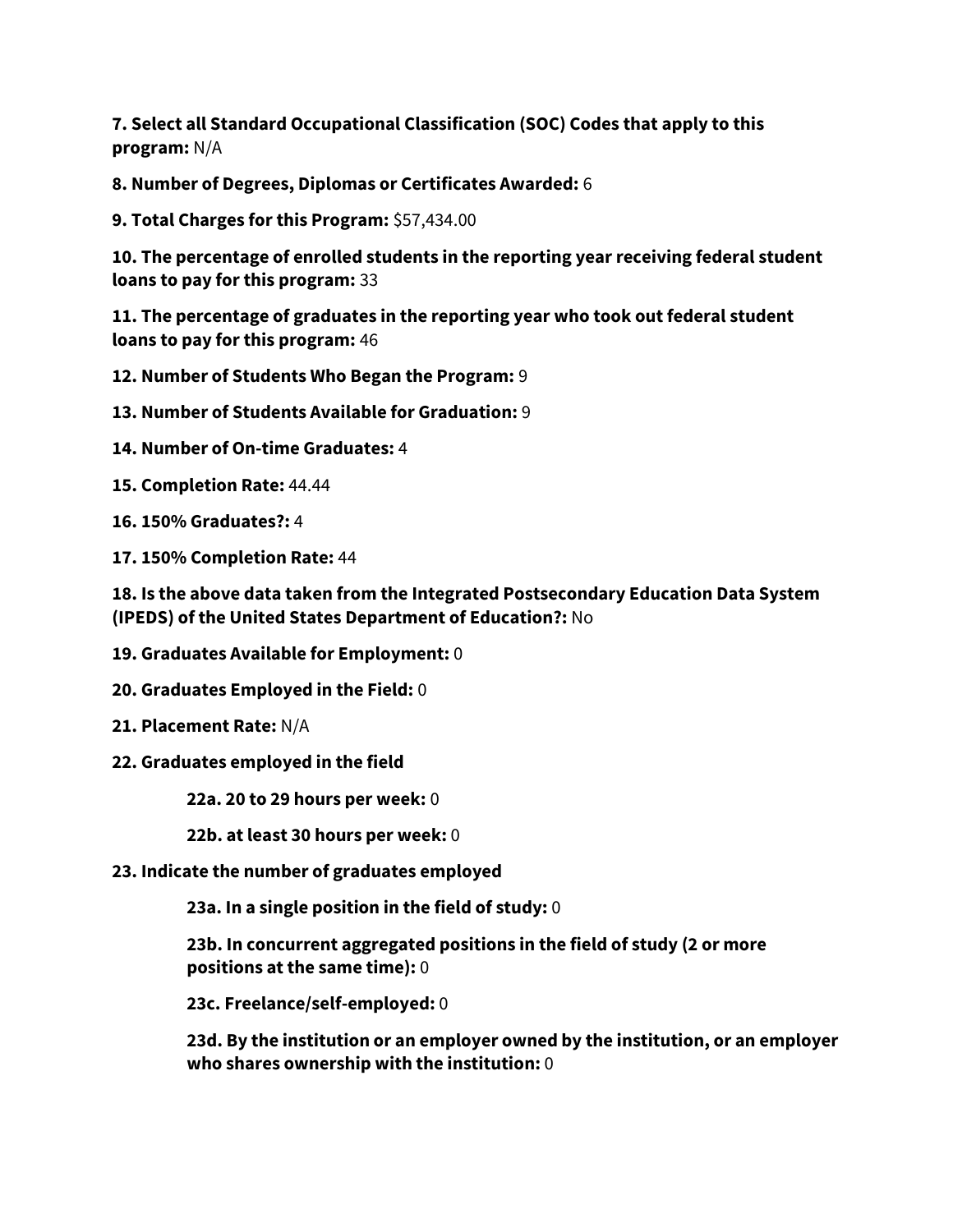**24. Does this "Program" lead to a certificate or degree related to one or more of the following allied health professionals that requires clinical training?:** No

**26. Does this educational program lead to an occupation that requires State licensing?** No

- **43. Graduates Available for Employment:** 0
- **44. Graduates Employed in the Field:** 0

**45. Graduates Employed in the Field Reported receiving the following Salary or Wage:**

- **\$0 - \$5,000:** 0
- **\$5,001 - \$10,000:** 0
- **\$10,001 - \$15,000:** 0
- **\$15,001 - \$20,000:** 0
- **\$20,001 - \$25,000:** 0
- **\$25,001 - \$30,000:** 0
- **\$30,001 - \$35,000:** 0
- **\$35,001 - \$40,000:** 0
- **\$40,001 - \$45,000:** 0
- **\$45,001 - \$50,000:** 0
- **\$50,001 - \$55,000:** 0
- **\$55,001 - \$60,000:** 0
- **\$60,001 - \$65,000:** 0
- **\$65,001 - \$70,000:** 0
- **\$70,001 - \$75,000:** 0
- **\$75,001 - \$80,000:** 0
- **\$80,001 - \$85,000:** 0
- **\$85,001 - \$90,000:** 0
- **\$90,001 - \$95,000:** 0
- **\$95,001 - \$100,000:** 0
- **Over \$100,000:** 0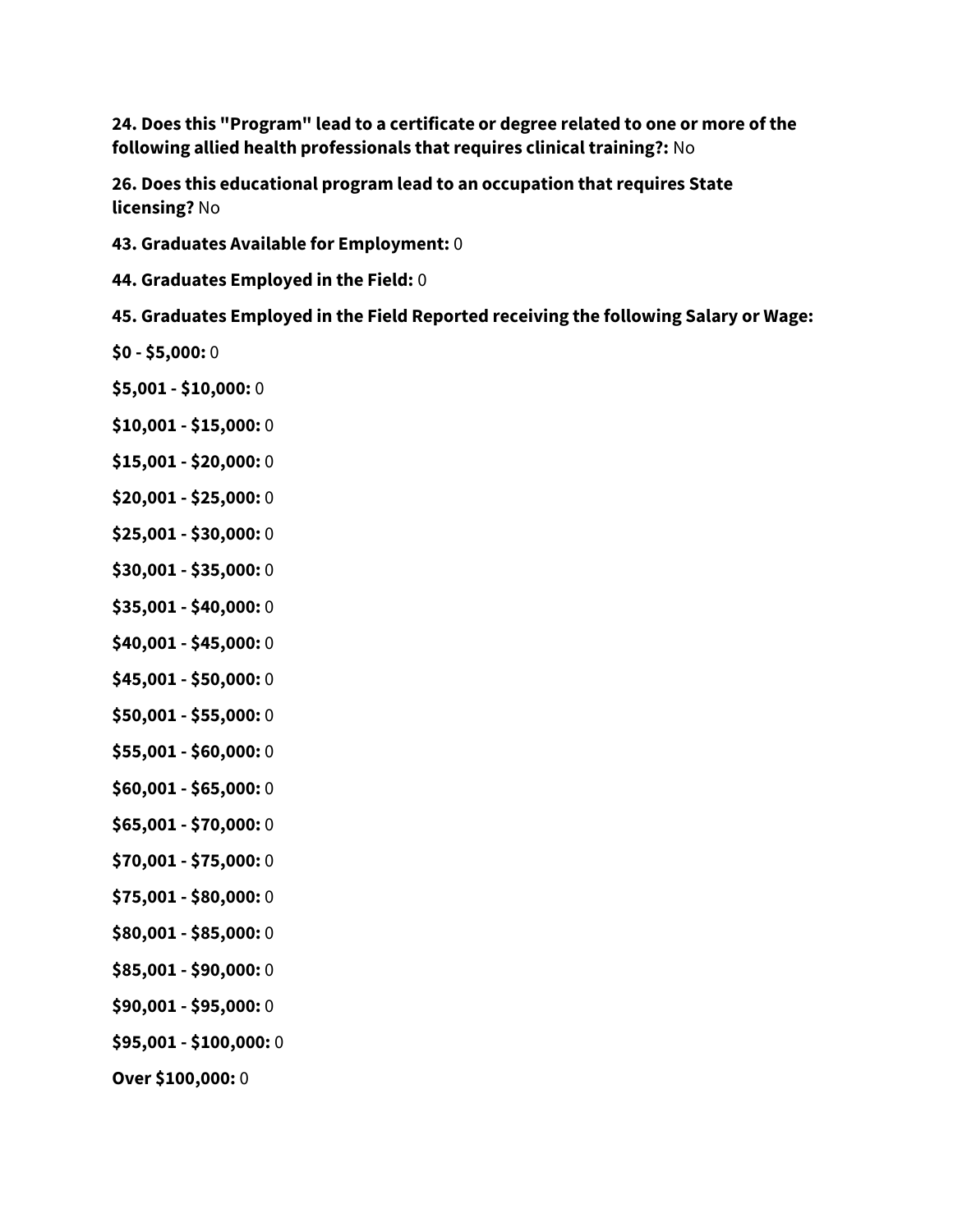**1. Report Year:** 2019

**2. Institution Code:** 56429785

**3. Institution Name:** Middlebury Institute of International Studies at Monterey

**4. Name of Program:** Translation and Interpretation

**5. Program Level:** Master

**6. Select the Classification of Instructional Programs (CIP) Code that applies to this educational program:** N/A

**7. Select all Standard Occupational Classification (SOC) Codes that apply to this program:** N/A

**8. Number of Degrees, Diplomas or Certificates Awarded:** 20

**9. Total Charges for this Program:** \$83,188.00

**10. The percentage of enrolled students in the reporting year receiving federal student loans to pay for this program:** 33

**11. The percentage of graduates in the reporting year who took out federal student loans to pay for this program:** 46

**12. Number of Students Who Began the Program:** 26

- **13. Number of Students Available for Graduation:** 26
- **14. Number of On-time Graduates:** 16

**15. Completion Rate:** 61.54

**16. 150% Graduates?:** 17

**17. 150% Completion Rate:** 65

**18. Is the above data taken from the Integrated Postsecondary Education Data System (IPEDS) of the United States Department of Education?:** No

**19. Graduates Available for Employment:** 0

**20. Graduates Employed in the Field:** 0

**21. Placement Rate:** N/A

**22. Graduates employed in the field**

**22a. 20 to 29 hours per week:** 0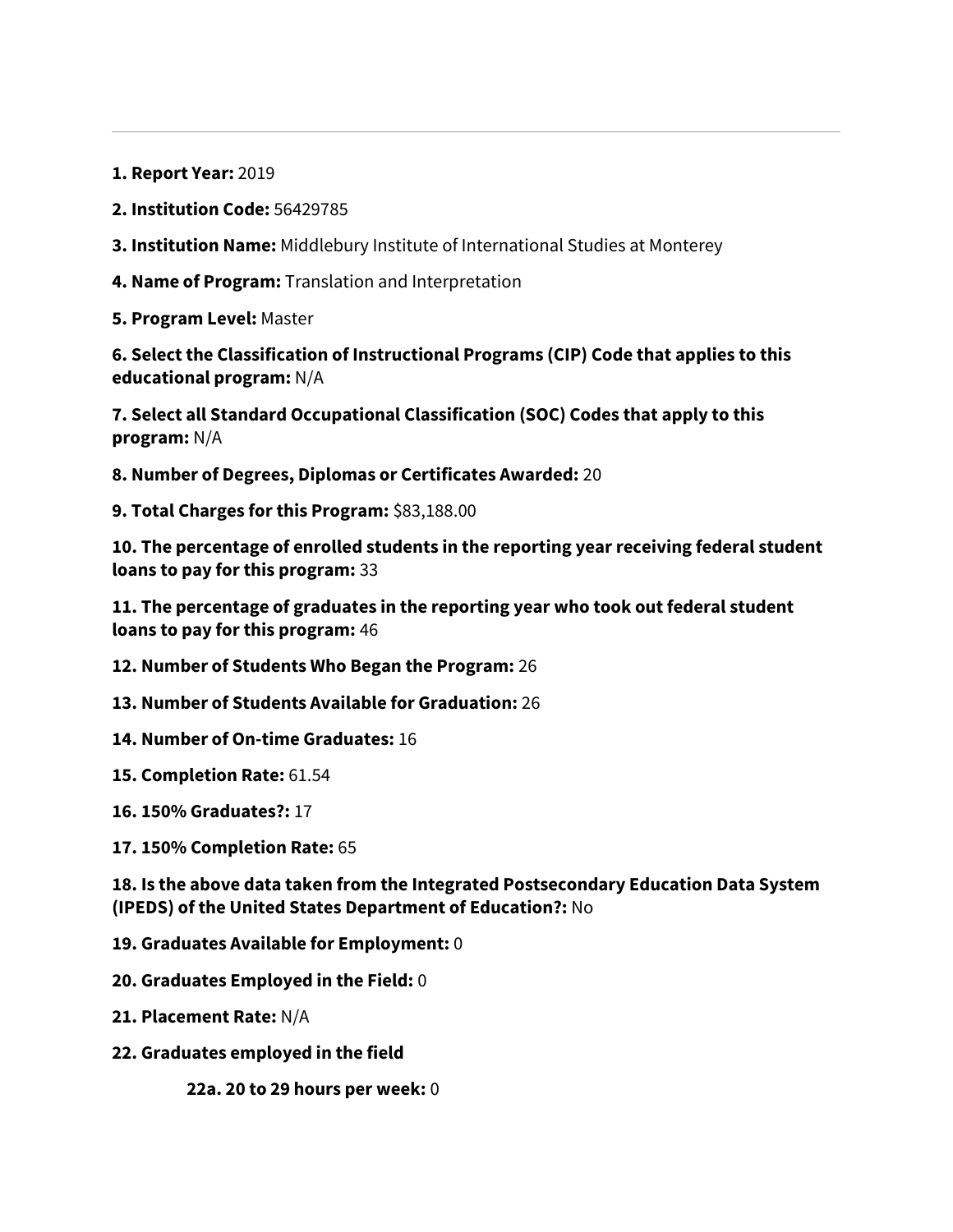**22b. at least 30 hours per week:** 0

**23. Indicate the number of graduates employed**

**23a. In a single position in the field of study:** 0

**23b. In concurrent aggregated positions in the field of study (2 or more positions at the same time):** 0

**23c. Freelance/self-employed:** 0

**23d. By the institution or an employer owned by the institution, or an employer who shares ownership with the institution:** 0

**24. Does this "Program" lead to a certificate or degree related to one or more of the following allied health professionals that requires clinical training?:** No

**26. Does this educational program lead to an occupation that requires State licensing?** No

- **43. Graduates Available for Employment:** 0
- **44. Graduates Employed in the Field:** 0
- **45. Graduates Employed in the Field Reported receiving the following Salary or Wage:**
- **\$0 - \$5,000:** 0
- **\$5,001 - \$10,000:** 0
- **\$10,001 - \$15,000:** 0
- **\$15,001 - \$20,000:** 0
- **\$20,001 - \$25,000:** 0
- **\$25,001 - \$30,000:** 0
- **\$30,001 - \$35,000:** 0
- **\$35,001 - \$40,000:** 0
- **\$40,001 - \$45,000:** 0
- **\$45,001 - \$50,000:** 0
- **\$50,001 - \$55,000:** 0
- **\$55,001 - \$60,000:** 0
- **\$60,001 - \$65,000:** 0
- **\$65,001 - \$70,000:** 0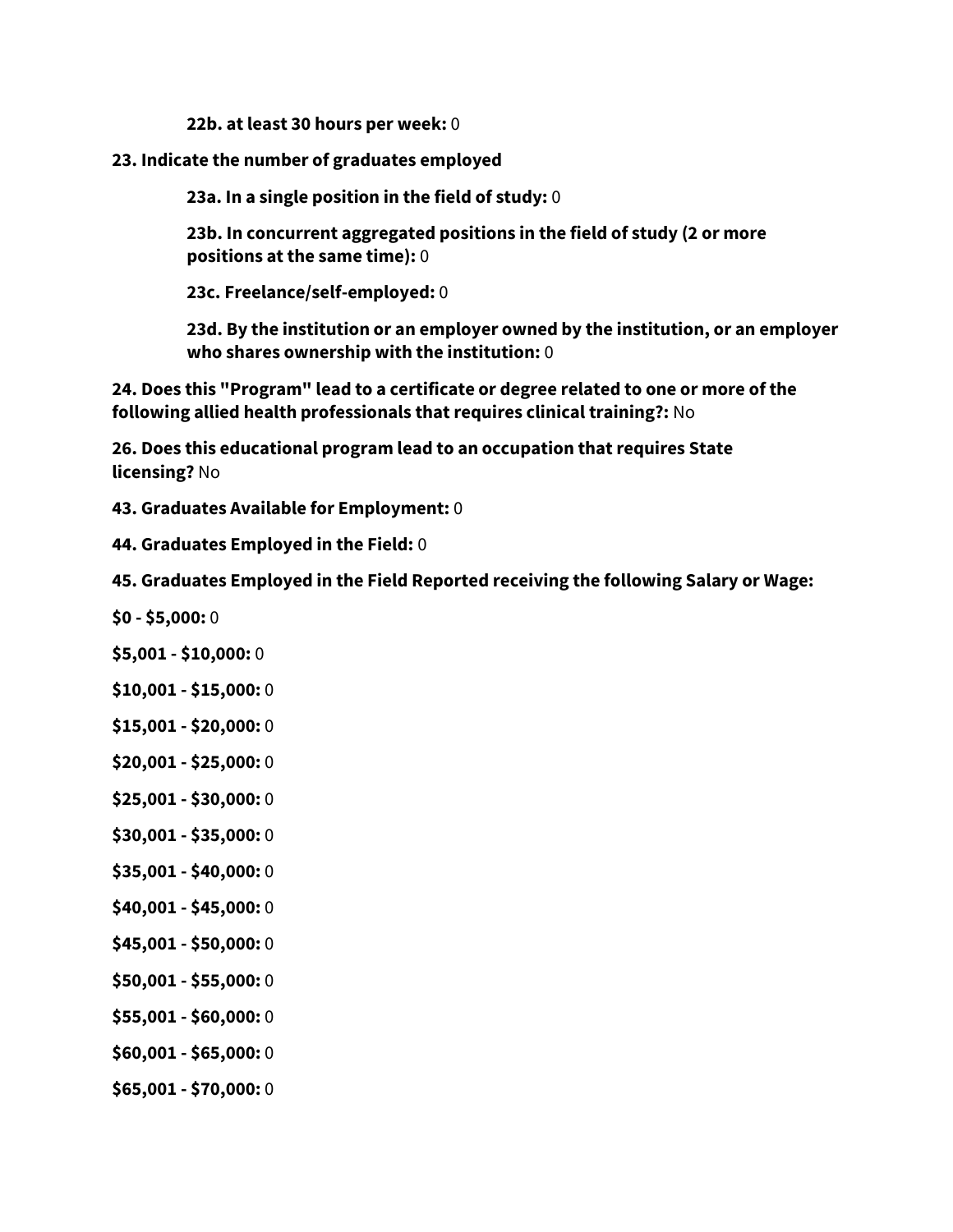- **\$70,001 - \$75,000:** 0
- **\$75,001 - \$80,000:** 0
- **\$80,001 - \$85,000:** 0
- **\$85,001 - \$90,000:** 0
- **\$90,001 - \$95,000:** 0
- **\$95,001 - \$100,000:** 0
- **Over \$100,000:** 0

**1. Report Year:** 2019

- **2. Institution Code:** 56429785
- **3. Institution Name:** Middlebury Institute of International Studies at Monterey
- **4. Name of Program:** Teaching Foreign Language
- **5. Program Level:** Master

**6. Select the Classification of Instructional Programs (CIP) Code that applies to this educational program:** N/A

**7. Select all Standard Occupational Classification (SOC) Codes that apply to this program:** N/A

**8. Number of Degrees, Diplomas or Certificates Awarded:** 4

**9. Total Charges for this Program:** \$61,394.00

**10. The percentage of enrolled students in the reporting year receiving federal student loans to pay for this program:** 33

**11. The percentage of graduates in the reporting year who took out federal student loans to pay for this program:** 46

**12. Number of Students Who Began the Program:** 8

- **13. Number of Students Available for Graduation:** 8
- **14. Number of On-time Graduates:** 3
- **15. Completion Rate:** 37.5
- **16. 150% Graduates?:** 4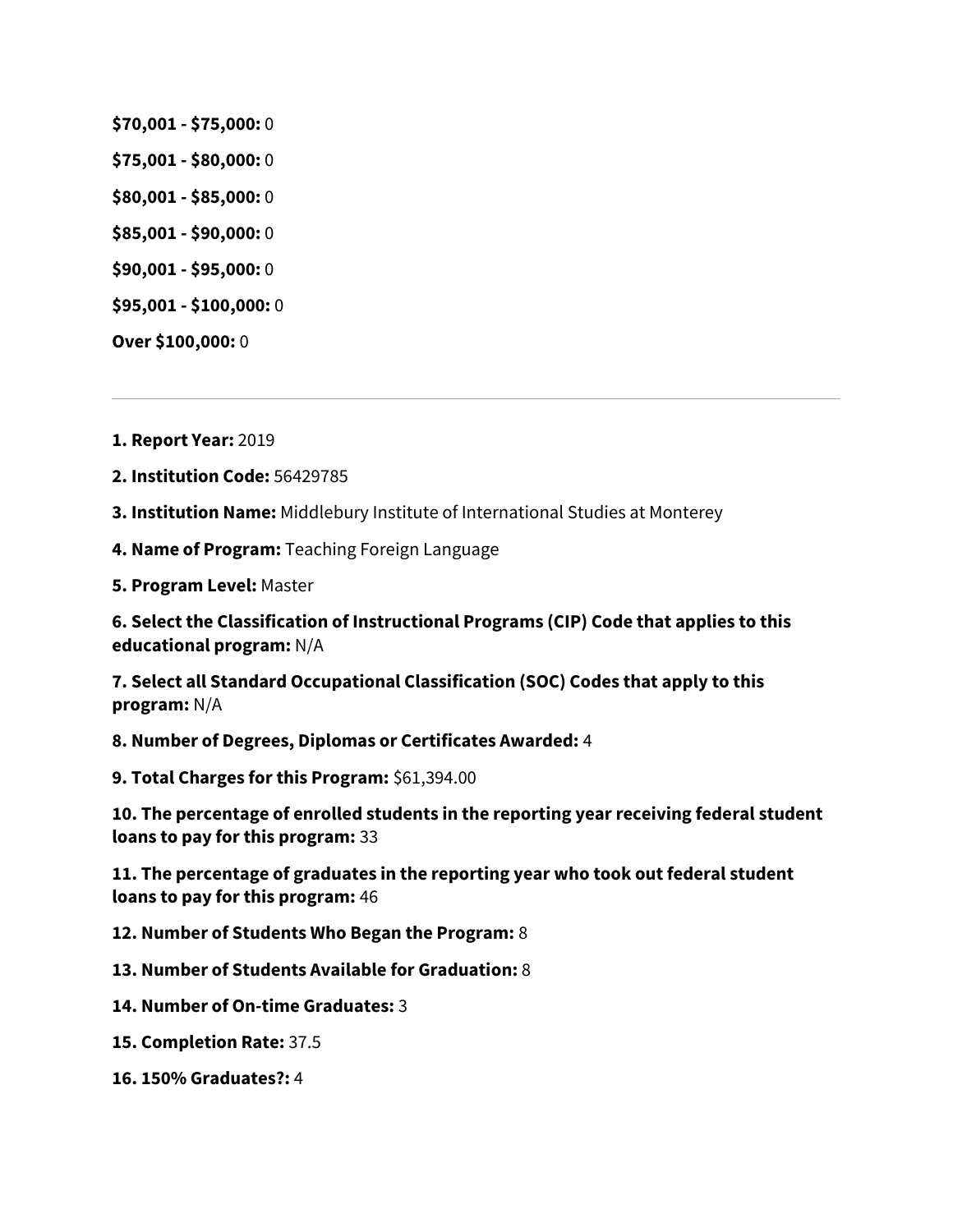**17. 150% Completion Rate:** 50

**18. Is the above data taken from the Integrated Postsecondary Education Data System (IPEDS) of the United States Department of Education?:** No

**19. Graduates Available for Employment:** 0

**20. Graduates Employed in the Field:** 0

**21. Placement Rate:** N/A

#### **22. Graduates employed in the field**

**22a. 20 to 29 hours per week:** 0

**22b. at least 30 hours per week:** 0

#### **23. Indicate the number of graduates employed**

**23a. In a single position in the field of study:** 0

**23b. In concurrent aggregated positions in the field of study (2 or more positions at the same time):** 0

**23c. Freelance/self-employed:** 0

**23d. By the institution or an employer owned by the institution, or an employer who shares ownership with the institution:** 0

**24. Does this "Program" lead to a certificate or degree related to one or more of the following allied health professionals that requires clinical training?:** No

**26. Does this educational program lead to an occupation that requires State licensing?** No

**43. Graduates Available for Employment:** 0

**44. Graduates Employed in the Field:** 0

**45. Graduates Employed in the Field Reported receiving the following Salary or Wage:**

- **\$0 - \$5,000:** 0
- **\$5,001 - \$10,000:** 0
- **\$10,001 - \$15,000:** 0
- **\$15,001 - \$20,000:** 0
- **\$20,001 - \$25,000:** 0
- **\$25,001 - \$30,000:** 0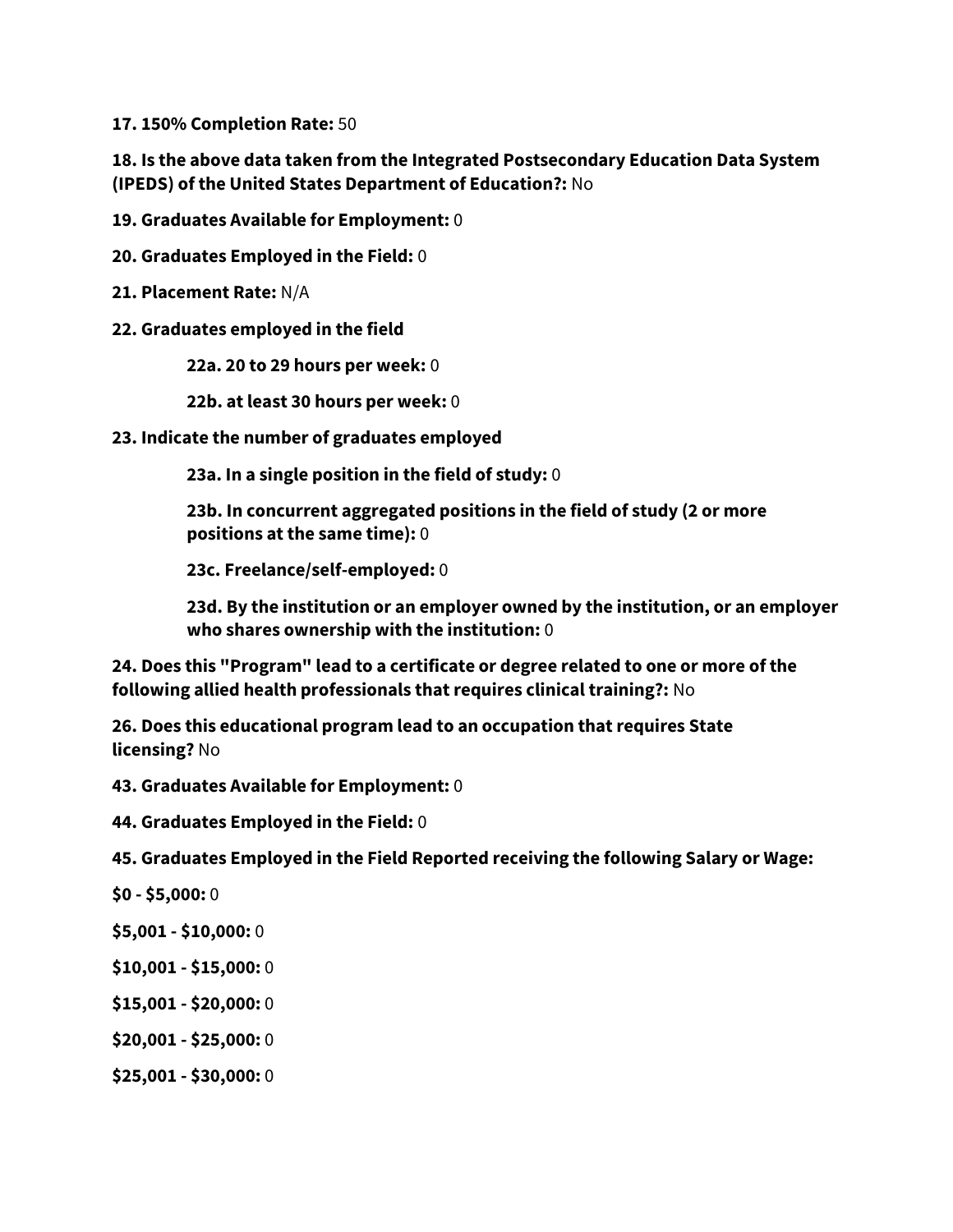- **\$30,001 - \$35,000:** 0
- **\$35,001 - \$40,000:** 0
- **\$40,001 - \$45,000:** 0
- **\$45,001 - \$50,000:** 0
- **\$50,001 - \$55,000:** 0
- **\$55,001 - \$60,000:** 0
- **\$60,001 - \$65,000:** 0
- **\$65,001 - \$70,000:** 0
- **\$70,001 - \$75,000:** 0
- **\$75,001 - \$80,000:** 0
- **\$80,001 - \$85,000:** 0
- **\$85,001 - \$90,000:** 0
- **\$90,001 - \$95,000:** 0
- **\$95,001 - \$100,000:** 0
- **Over \$100,000:** 0
- **1. Report Year:** 2019
- **2. Institution Code:** 56429785
- **3. Institution Name:** Middlebury Institute of International Studies at Monterey
- **4. Name of Program:** International Trade and Economic Diplomacy
- **5. Program Level:** Master

**6. Select the Classification of Instructional Programs (CIP) Code that applies to this educational program:** N/A

**7. Select all Standard Occupational Classification (SOC) Codes that apply to this program:** N/A

- **8. Number of Degrees, Diplomas or Certificates Awarded:** 13
- **9. Total Charges for this Program:** \$62,391.00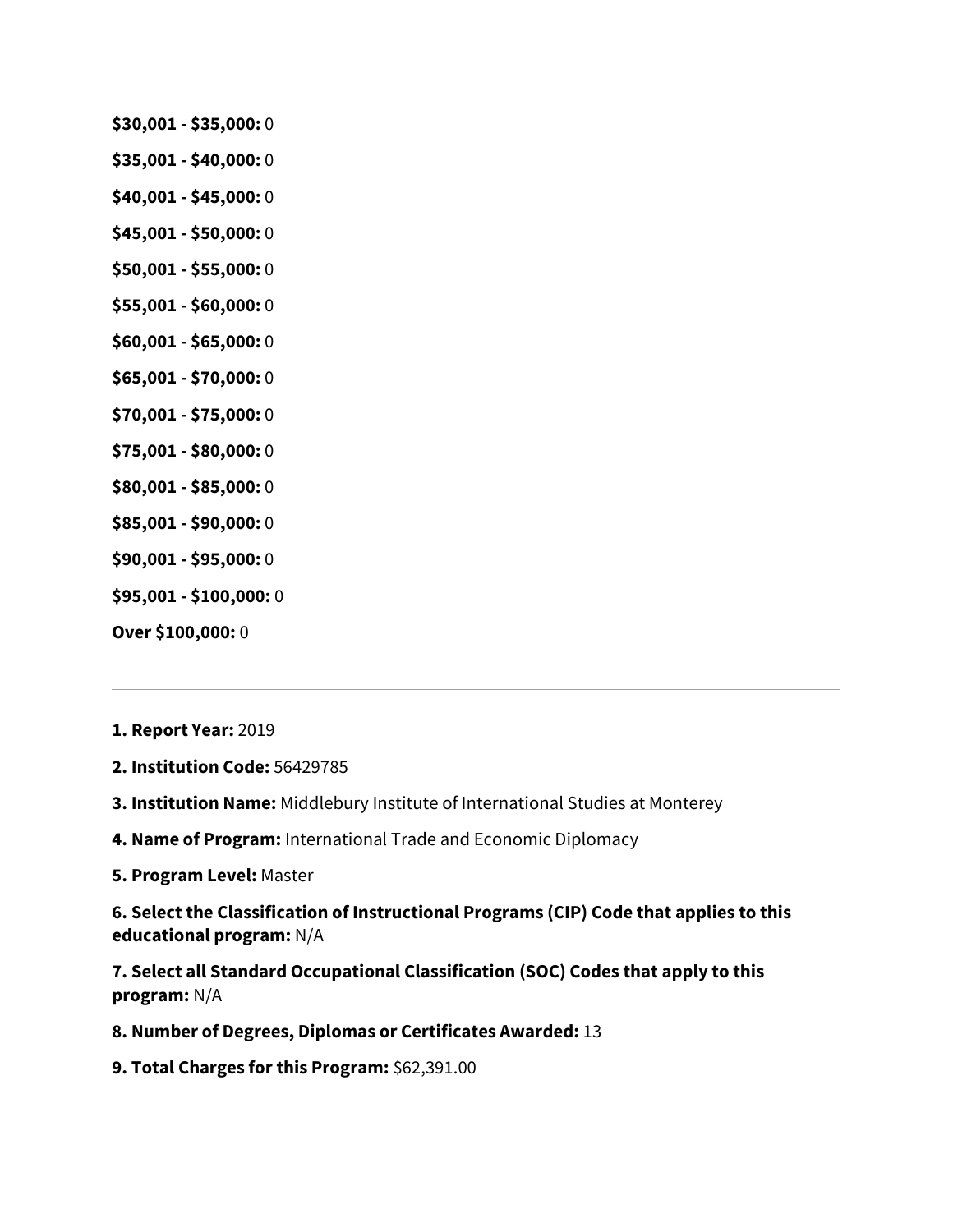**10. The percentage of enrolled students in the reporting year receiving federal student loans to pay for this program:** 33

**11. The percentage of graduates in the reporting year who took out federal student loans to pay for this program:** 46

**12. Number of Students Who Began the Program:** 14

**13. Number of Students Available for Graduation:** 14

**14. Number of On-time Graduates:** 13

**15. Completion Rate:** 92.86

**16. 150% Graduates?:** 13

**17. 150% Completion Rate:** 93

**18. Is the above data taken from the Integrated Postsecondary Education Data System (IPEDS) of the United States Department of Education?:** No

**19. Graduates Available for Employment:** 0

**20. Graduates Employed in the Field:** 0

**21. Placement Rate:** N/A

**22. Graduates employed in the field**

**22a. 20 to 29 hours per week:** 0

**22b. at least 30 hours per week:** 0

**23. Indicate the number of graduates employed**

**23a. In a single position in the field of study:** 0

**23b. In concurrent aggregated positions in the field of study (2 or more positions at the same time):** 0

**23c. Freelance/self-employed:** 0

**23d. By the institution or an employer owned by the institution, or an employer who shares ownership with the institution:** 0

**24. Does this "Program" lead to a certificate or degree related to one or more of the following allied health professionals that requires clinical training?:** No

**26. Does this educational program lead to an occupation that requires State licensing?** No

**43. Graduates Available for Employment:** 0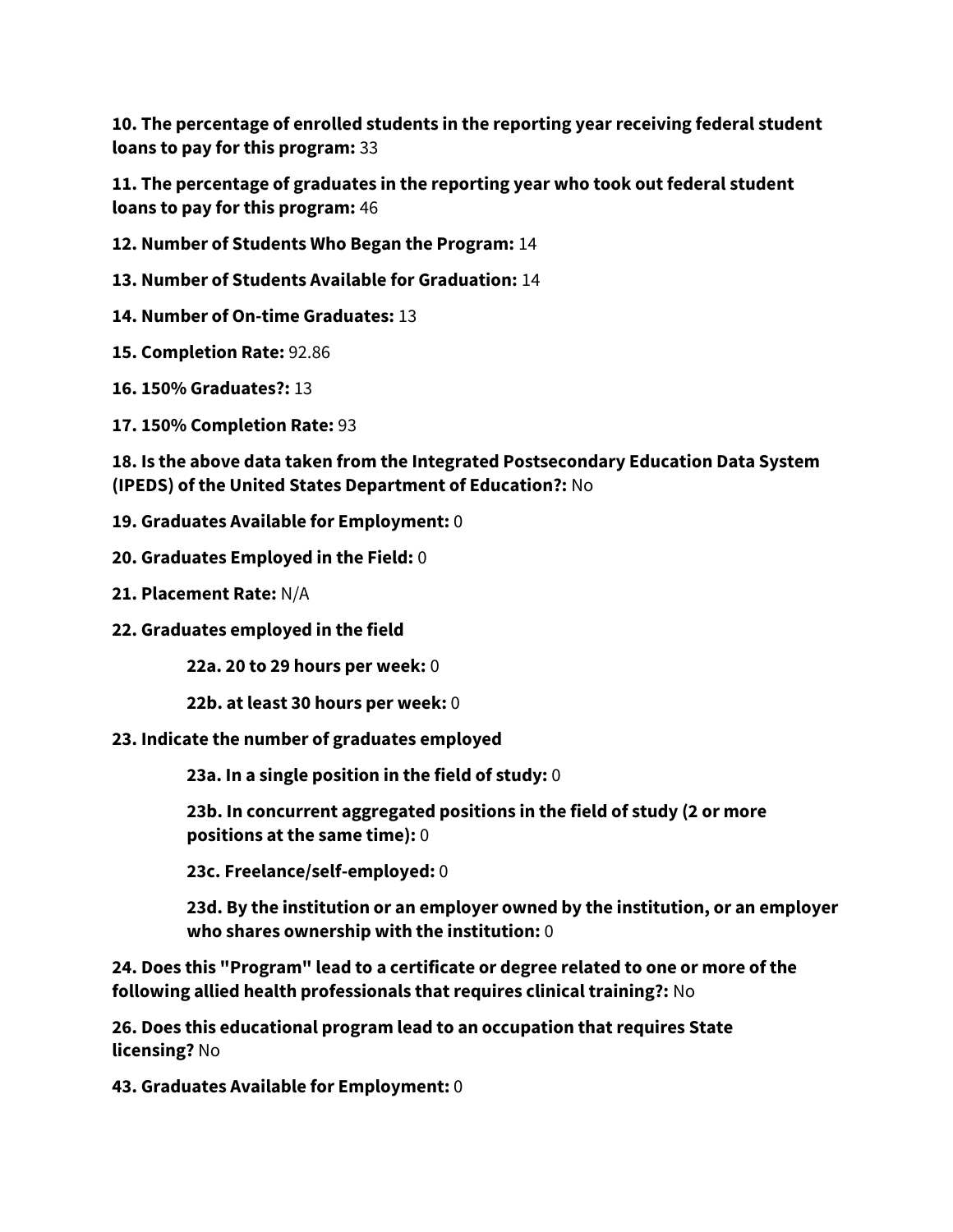**44. Graduates Employed in the Field:** 0

# **45. Graduates Employed in the Field Reported receiving the following Salary or Wage:**

- **\$0 - \$5,000:** 0
- **\$5,001 - \$10,000:** 0
- **\$10,001 - \$15,000:** 0
- **\$15,001 - \$20,000:** 0
- **\$20,001 - \$25,000:** 0
- **\$25,001 - \$30,000:** 0
- **\$30,001 - \$35,000:** 0
- **\$35,001 - \$40,000:** 0
- **\$40,001 - \$45,000:** 0
- **\$45,001 - \$50,000:** 0
- **\$50,001 - \$55,000:** 0
- **\$55,001 - \$60,000:** 0
- **\$60,001 - \$65,000:** 0
- **\$65,001 - \$70,000:** 0
- **\$70,001 - \$75,000:** 0
- **\$75,001 - \$80,000:** 0
- **\$80,001 - \$85,000:** 0
- **\$85,001 - \$90,000:** 0
- **\$90,001 - \$95,000:** 0
- **\$95,001 - \$100,000:** 0

## **Over \$100,000:** 0

Branch Data:

No Branch Data was inputted by this Institution.

Satellite Data: